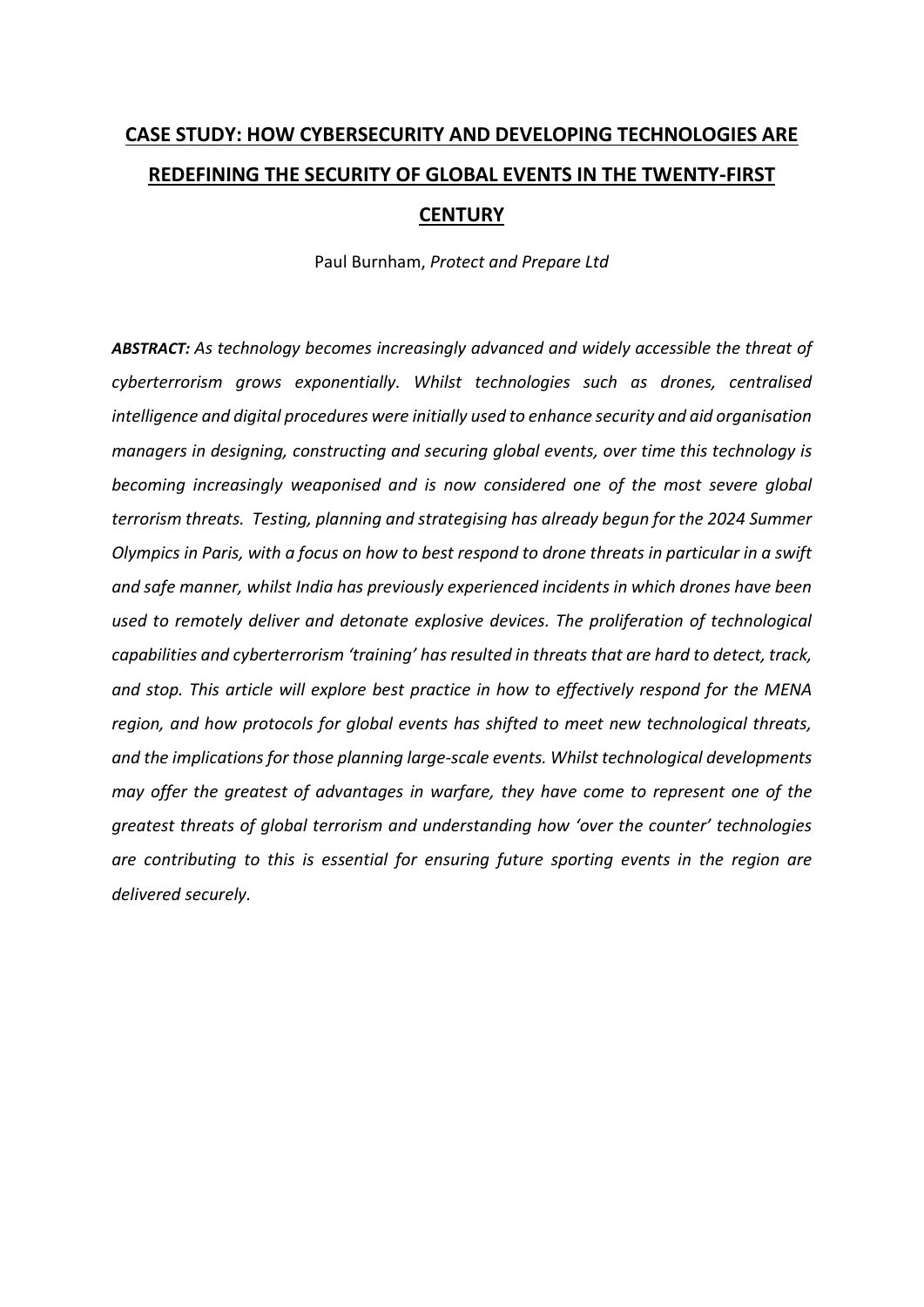## **Key Learning Objectives:**

- To identify the risks presented to mega events by cybercrimes/terrorism
- To identify the risks of drone technology for incorporation into event planning
- To analyse the complex balance of utilising technology to aid security, without creating new areas of vulnerability
- To identify strategies and recommendations for the Qatar 2022 World Cup, and the implications for the MENA region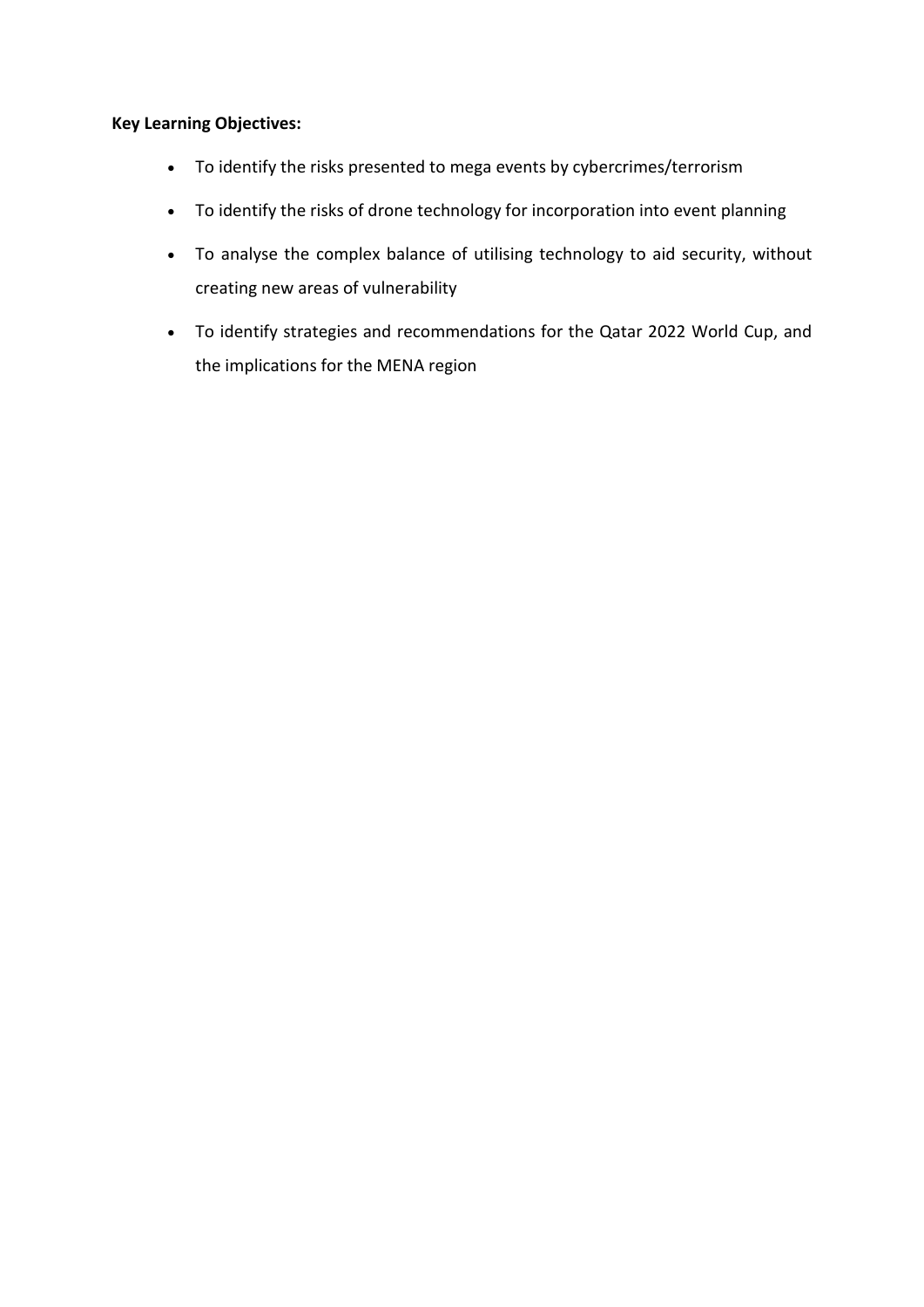## **INTRODUCTION**

As rapid and exponential growth of technology has redefined many aspects of modern-day society, the growth of cloud services, security software and new physical technologies have enabled new systems and protocols to develop and enhance security for mega events. What this has also produced, is a new weapon for those with sinister intent, be that from a criminal or terrorist perspective. Indeed, the nature of cyberthreats is particularly difficult to manage, due to the 'unclear and problematic' understanding of what this term means.<sup>[1](#page-2-0)</sup> The challenge of addressing cybersecurity was perhaps best explained by former FBI Director James Comey in 2015;

*'Let me start by telling you what you know, which is that everything has changed in ways that are so fundamental that it's difficult to describe what it means when we say the world is changing because of cyber. Now, I find that in all things cyber there's a lot of nodding and I worry there's not a lot of understanding behind the nodding at times.'[2](#page-2-1)*

The fact is that cyber security has been used to refer to such a range of issues, and that new cyber software, technologies and methods are evolving at a rate at which it is becoming impossible to maintain one encompassing definition. Similarly, the use of 'cloud-based technology' has evolved rapidly, whilst the security and safety of these systems has not kept pace.[3](#page-2-2) For the purpose of this case study, we will be focusing primarily on the security of data held in 'the cloud.' The definition of cloud-based computing will be used as follows:

*the practice of using a network of remote servers hosted on the internet to store, manage, and process data, rather than a local server or a personal computer.*[4](#page-2-3)

<span id="page-2-0"></span> <sup>1</sup> Giulianotti R, Klauser F. Sport mega-events and 'terrorism': A critical analysis. International Review for the Sociology of Sport. 2012;47(3):307-323. doi:10.1177/1012690211433454

<span id="page-2-1"></span><sup>&</sup>lt;sup>2</sup> Comey J, Director of FBI, Addressing the Cyber Security Threat, Speech delivered to International Conference on Cyber Security, Fordham University New York City, New York January 7, 2015, Transcript available at [https://nsarchive.gwu.edu/sites/default/files/documents/5986971/National-Security-Archive-Department-of-](https://nsarchive.gwu.edu/sites/default/files/documents/5986971/National-Security-Archive-Department-of-Justice.pdf)[Justice.pdf](https://nsarchive.gwu.edu/sites/default/files/documents/5986971/National-Security-Archive-Department-of-Justice.pdf)

<span id="page-2-2"></span><sup>3</sup> Takeshi Takahashi, Youki Kadobayashi, and Hiroyuki Fujiwara. 2010. Ontological approach toward cybersecurity in cloud computing. In <i>Proceedings of the 3rd international conference on Security of information and networks</i> (<i>SIN '10</i>>/i>). Association for Computing Machinery, New York, NY, USA, 100– 109. DOI:https://doi.org/10.1145/1854099.1854121

<span id="page-2-3"></span><sup>4</sup> Definition provided by Oxford Languages, hosted by Google.com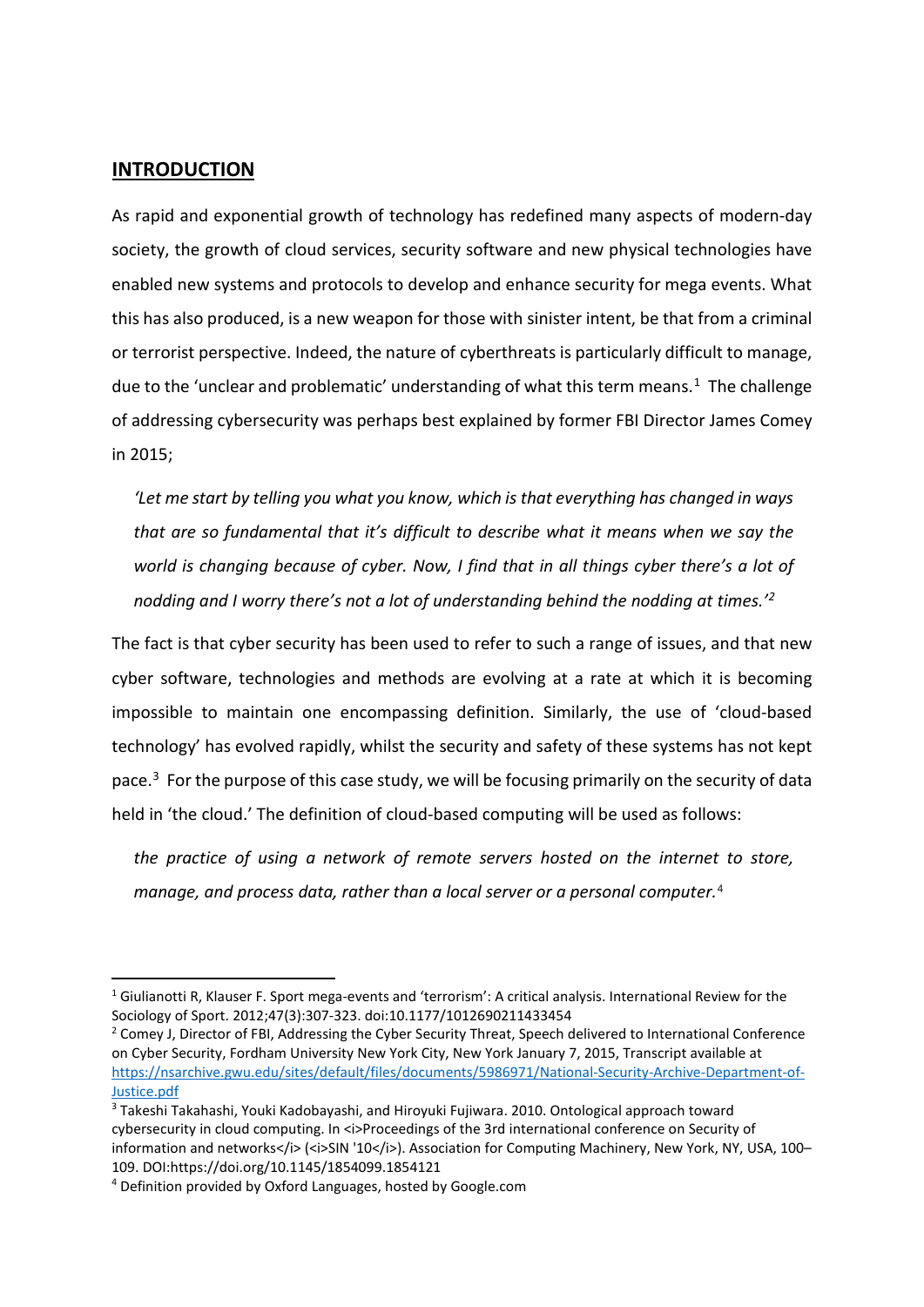This case study will also examine the impacts of developing drone technologies, and the potential uses for securing events through this new technology, and the risks it poses when used with malintent.

It is widely acknowledged that mega-events have become huge targets for a range of criminal and terrorist activity; everything from the threat of physical violence to the violation of sensitive documents in increased by the size and status of events. Indeed, the security implications of hosting such an event have been identified by some as a contradiction of the peaceful and cooperative message intended behind global sporting events.[5](#page-3-0) Traditional planning for elements such as venue design, evacuation routes and emergency service protocols have become assumed starting points for hosts, and alongside this in the modern day sit plans and systems for securing the sensitive data which is now stored digitally.[6](#page-3-1) This has inevitably driven the focus on cybersecurity currently taking place in Qatar, as they aim to secure the vast quantities of data associated with hosting the Qatar 2022 FIFA World Cup.[7](#page-3-2)

The threat posed by cyber-attacks include financial, political and physical threats, all made possible through illegal access and theft of sensitive data. Attacks may be targeted at the events hosts or suppliers themselves, or at attendants, whose data has been collected and processed during the event organisation process. Examples of each type can be found below in Figure 1, although these are by no means exhaustive, they serve to give a sense of the scale and range of cybercrime that target global events.

<span id="page-3-0"></span><sup>&</sup>lt;sup>5</sup> Handelman, Don. 2016. "Prologue: Olympic surveillance as a prelude to securitization." In Bajc, Vida (ed.). Surveilling and securing the Olympics. London: Palgrave Macmillan: 5.  $6$  Ibid.

<span id="page-3-2"></span><span id="page-3-1"></span><sup>7</sup> Tabassum, Aliya & Mustafa, Mohammad & Maadeed, Ali. (2018). The Need for a Global Response Against Cybercrime: Qatar as a Case Study. 10.1109/ISDFS.2018.8355331.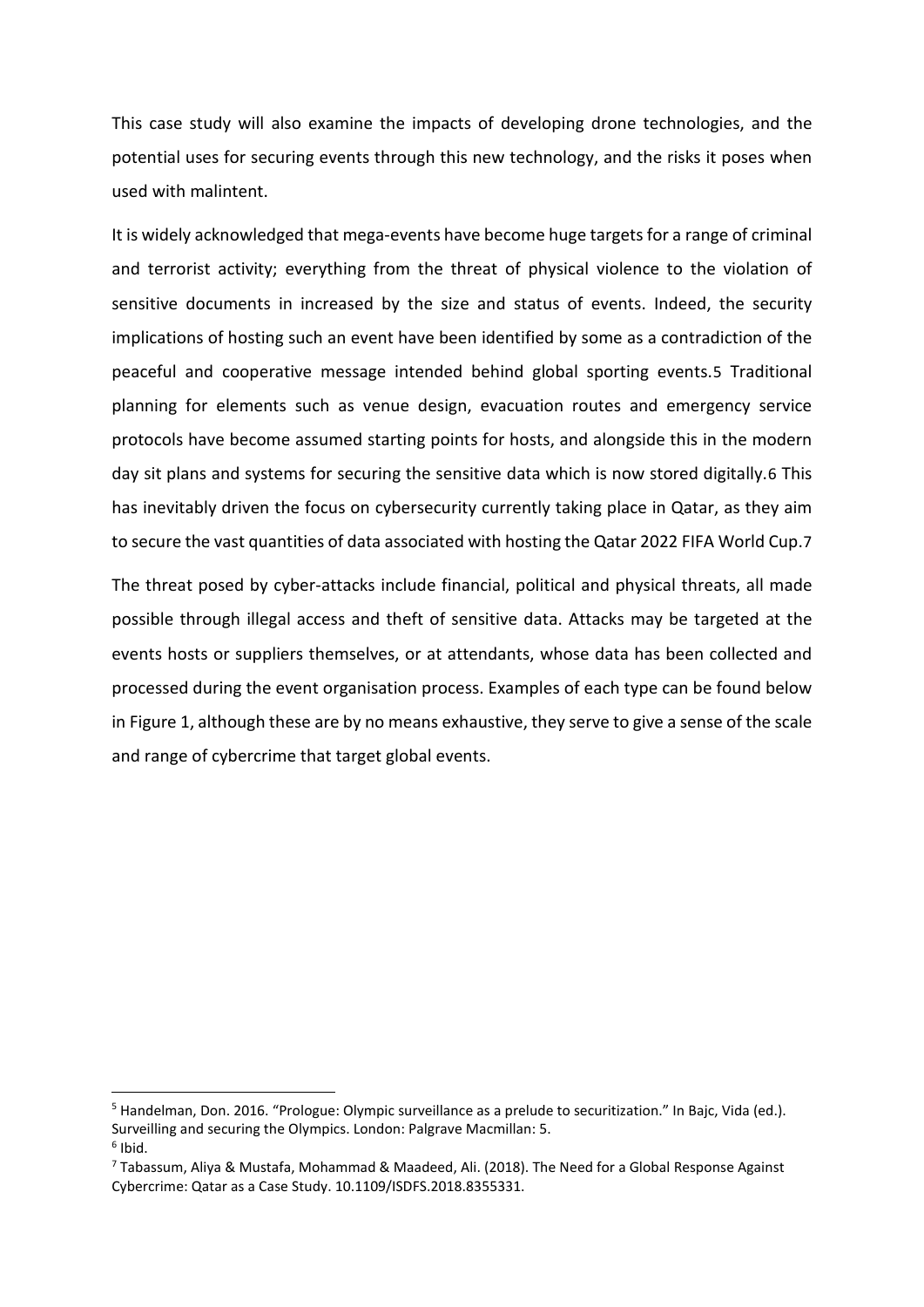#### Financial aims

- •Fake emails/texts sent to spectators in pretence of being the organising body to obtain their financial details and commit fraud
- •Suppliers accounts accessed to commit fraud
- •Accounts/funding sources linked to the event area accessed and funds stolen

#### Political aims

- •'Ransom' holding host nations to ransom by accessing politically sensitive and classified information
- •Embarrassment/humiliation of host nation/organising body. By breaching information that is classified the reputation of the event and country could be undermined
- •Sensitive/classified discussions amongst officials released giving insight into systems and procedures that are classified for safety reasons

#### Phsycial aims

- •Accessing classified venue/evacuation plans with the aim of targeting vulnerable areas in an attack
- •Accessing the plans and security measures around VIP/Officials/Atheletes to plan attacks or assassinations
- •Accessing information on crowd numbers and dispersal to target physical attacks for maximum impact
- •Malware interference with devices to bring security scanners/CCTV/communications to a stop

*Figure 1:Varying aims of Cyberattacks*

Perhaps the most concerning aspect of cyber threats for mega-events lie in the ability to carry out a huge number of successive attacks in a very small time period. It is estimated that during the Beijing 2008 Olympic Games there were on average 12 million attempted cyberattacks every day.<sup>[8](#page-4-0)</sup> In the build up to the Tokyo 2020 Summer Olympic Games organising bodies analysed the cyber '*environments and systems of the previous three Olympic games, using this understanding to inform their own policy specific to the Olympic event'*. [9](#page-4-1) This heightened emphasis on the cybersecurity of global mega-events is not only appropriate in resisting breaches of security, but also in utilising the possibilities modern technology offer in consolidating it.

An exacerbating factor for cyberthreats and the upcoming Qatar 2022 FIFA World Cup has been the Covid-19 pandemic.<sup>[10](#page-4-2)</sup> Ongoing research has identified that the number, frequency and uniqueness of cyberattacks carried out since the onset of the global pandemic have increased and, whilst the underlying causes of this may still be unknown, this will be an important consideration for cyber-preparedness when hosting events in the near-future.<sup>[11](#page-4-3)</sup> As

<span id="page-4-1"></span><sup>9</sup> Polak-Rottmann, Sebastian. (2020). Security for the Tokyo Olympics. 10.4324/9781003033905-32.

<span id="page-4-0"></span> <sup>8</sup> Ormsby A (2010) London Olympics 'unavoidably attractive' for cyber attacks. Reuters, 25 November, available at: http://uk.reuters.com/article/idUKTRE6AO2QY20101125 (accessed 20 January 2011).

<span id="page-4-3"></span><span id="page-4-2"></span><sup>&</sup>lt;sup>10</sup> Harjinder Singh Lallie, Lynsay A. Shepherd, Jason R.C. Nurse, Arnau Erola, Gregory Epiphaniou, Carsten Maple, Xavier Bellekens, Cyber security in the age of COVID-19: A timeline and analysis of cybercrime and cyberattacks during the pandemic, Computers & Security, Volume 105, 2021, 102248, ISSN 0167-4048, https://doi.org/10.1016/j.cose.2021.102248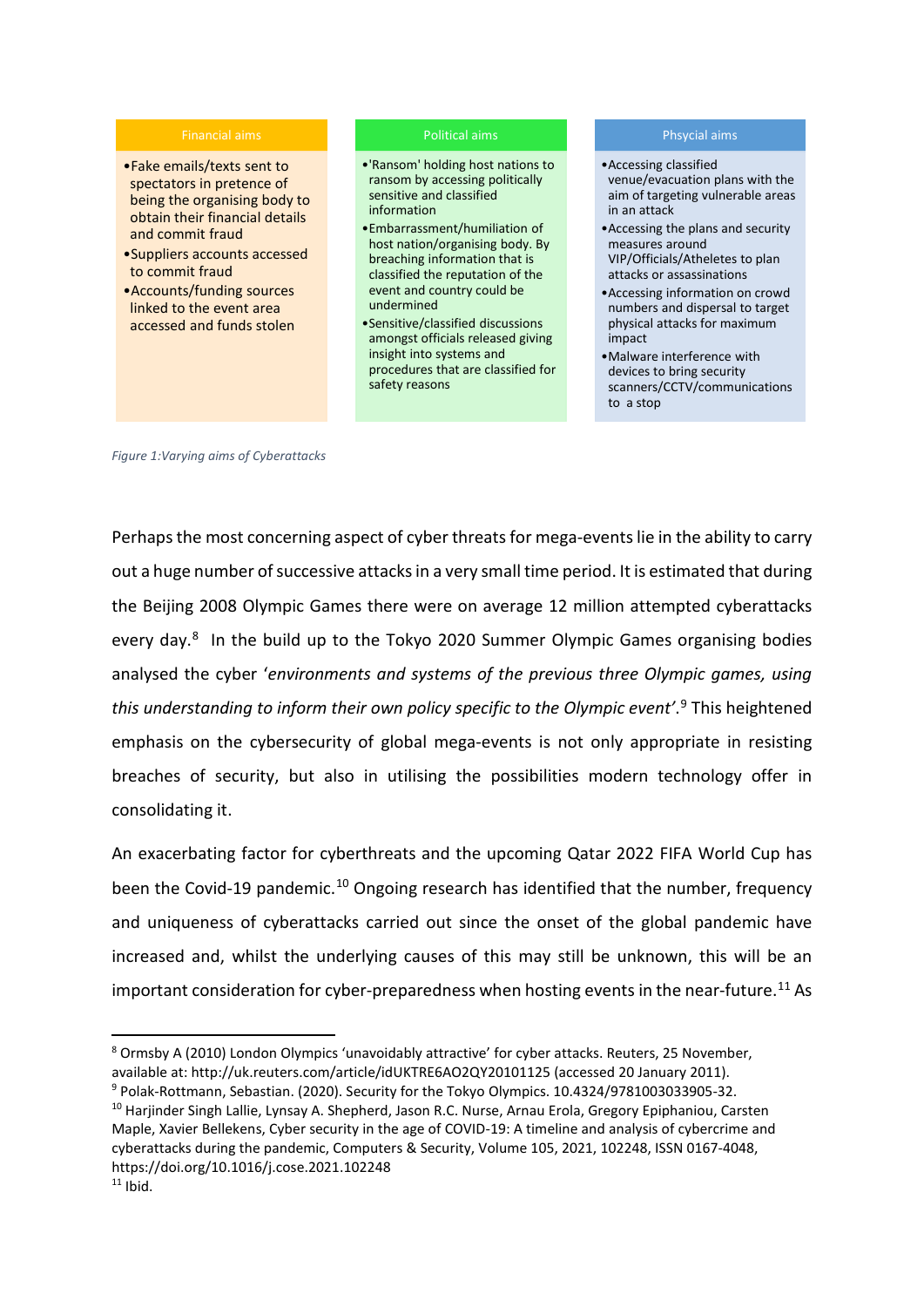events have moved to provide increasing focus on both virtual and hybrid experiences and the use of apps and digital documentation to reduce contact between people, there have been created extra opportunities for malicious cyber activity.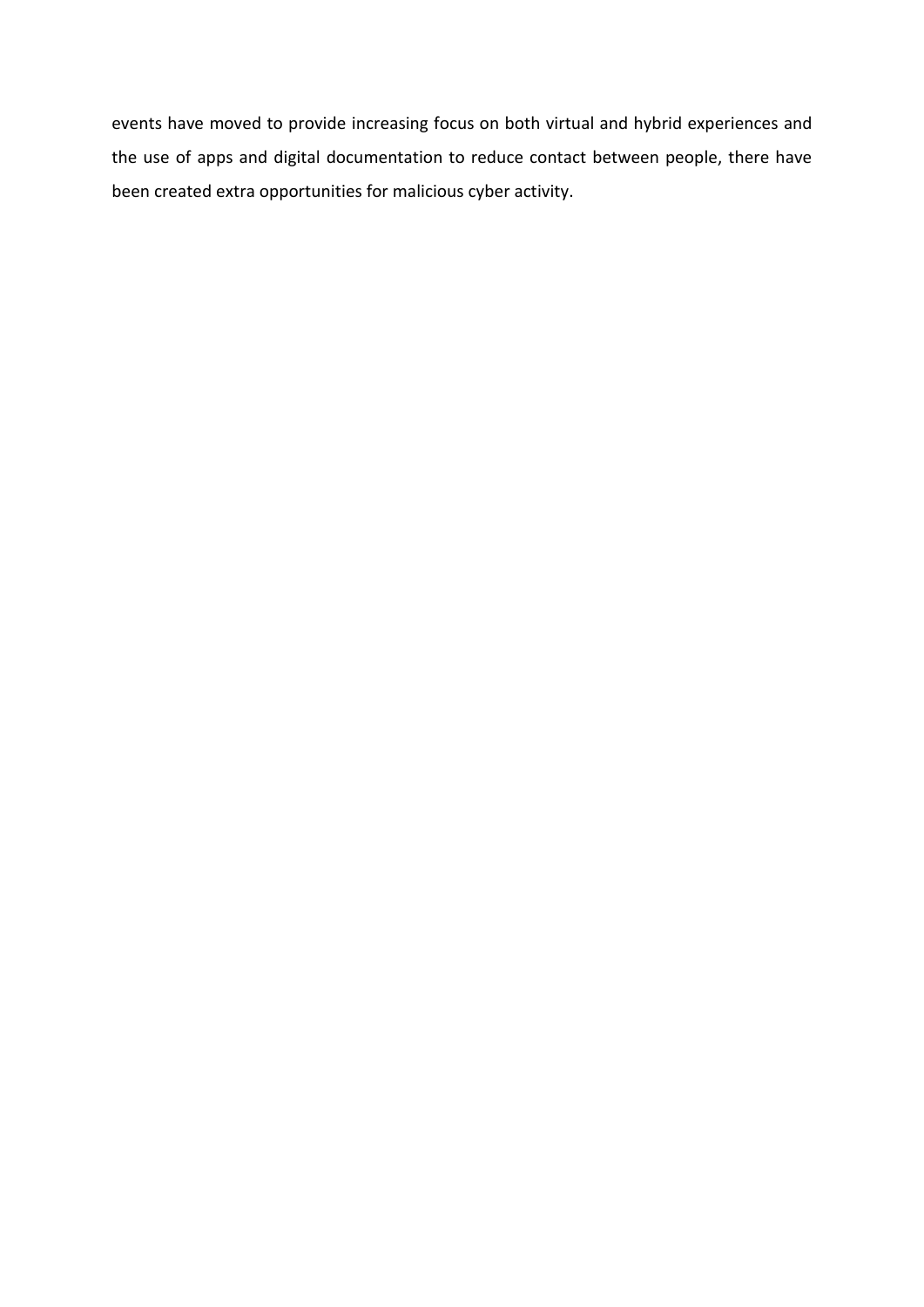# **BUILDING FOUNDATIONS OF DATA SECURITY FROM ABOVE; THE IMPORTANCE OF REGULATION AND COMPREHENSIVE LAWS**

Frequently identified as the biggest challenge in ensuring data security is maintaining policy which keeps up with the technology, complexity and transient nature of the field. Regulators face a constant battle to update legislation and are often reacting to new threats and thus playing 'catch-up' with those looking to access sensitive data<sup>[12](#page-6-0)</sup>. The challenge is heightened for mega-events as organisers are handling data from across the globe, where policy between nations may vary vastly.<sup>[13](#page-6-1)</sup> Cross-border cloud security complicates the process of processing data, and organising bodies are required to uphold the data rights of the end-user in their domestic location.[14](#page-6-2)

Research carried out in the lead-up to the Qatar FIFA 2022 World Cup has indicated a high public confidence in the hosts ability to secure the cyber element of the games, and perceptions of policymakers tend to acknowledge the nation as becoming more proactive in addressing cybersecurity as the games approach.<sup>[15](#page-6-3)</sup> Qatar has shown a focus on increasing the reach of data policy, from adopting Law No. 13 in 2016 (Protection of Personal Data Privacy; the Data Protection Law), to the 2021 update on Personal Data Privacy Protection Law (the Guidelines).<sup>[16](#page-6-4)</sup> The update has provided great guidelines for organisations in securing data, but does not go so far as binding required practices as legal obligations, instead serving more as clarification of data protection methods and expectations.<sup>[17](#page-6-5)</sup> As the first country in the Middle-East to enact such policy relating to data protection, Qatar is undeniably at the forefront of policymaking for cybersecurity in the MENA region.<sup>[18](#page-6-6)</sup>

<span id="page-6-0"></span><sup>&</sup>lt;sup>12</sup> Kaufman L. M., "Data Security in the World of Cloud Computing," in IEEE Security & Privacy, vol. 7, no. 4, pp. 61-64, July-Aug. 2009, doi: 10.1109/MSP.2009.87.

<span id="page-6-1"></span><sup>13</sup> Berry, R. and Reisman, M., 2012. Policy challenges of cross-border cloud computing. *J. Int'l Com. & Econ.*, *4*, p.1.

<span id="page-6-2"></span><sup>&</sup>lt;sup>14</sup> Owens J, Project Manager - Cloud, Cyber Security and Information Security, Interviewed by Protect and Prepare Ltd.

<span id="page-6-3"></span><sup>&</sup>lt;sup>15</sup> Khalifa, N. A.-D. (2020). Identification and prevention of expected cybersecurity threats during 2022 FIFA World Cup in Qatar. *Journal of Poverty, Investment and Development*, *5*(1), 49 – 84. https://doi.org/10.47604/jpid.1135

<span id="page-6-4"></span><sup>&</sup>lt;sup>16</sup> Lusardi R, Khaled A, Qatar Data Protection Guidelines: Update, The National Law Review, April 26 2021, K&L Gates, https://www.natlawreview.com/article/qatar-data-protection-guidelines-update  $17$  Ibid

<span id="page-6-6"></span><span id="page-6-5"></span><sup>&</sup>lt;sup>18</sup> Higham E, Keane L, Ooijevaar M, Wilkinson D, New regulatory guidelines on the Qatar Personal Data Protection Law, Clyde & CO March 2021 [https://www.clydeco.com/en/insights/2021/03/new-regulatory](https://www.clydeco.com/en/insights/2021/03/new-regulatory-guidelines-on-the-qatar-persona-1)[guidelines-on-the-qatar-persona-1](https://www.clydeco.com/en/insights/2021/03/new-regulatory-guidelines-on-the-qatar-persona-1)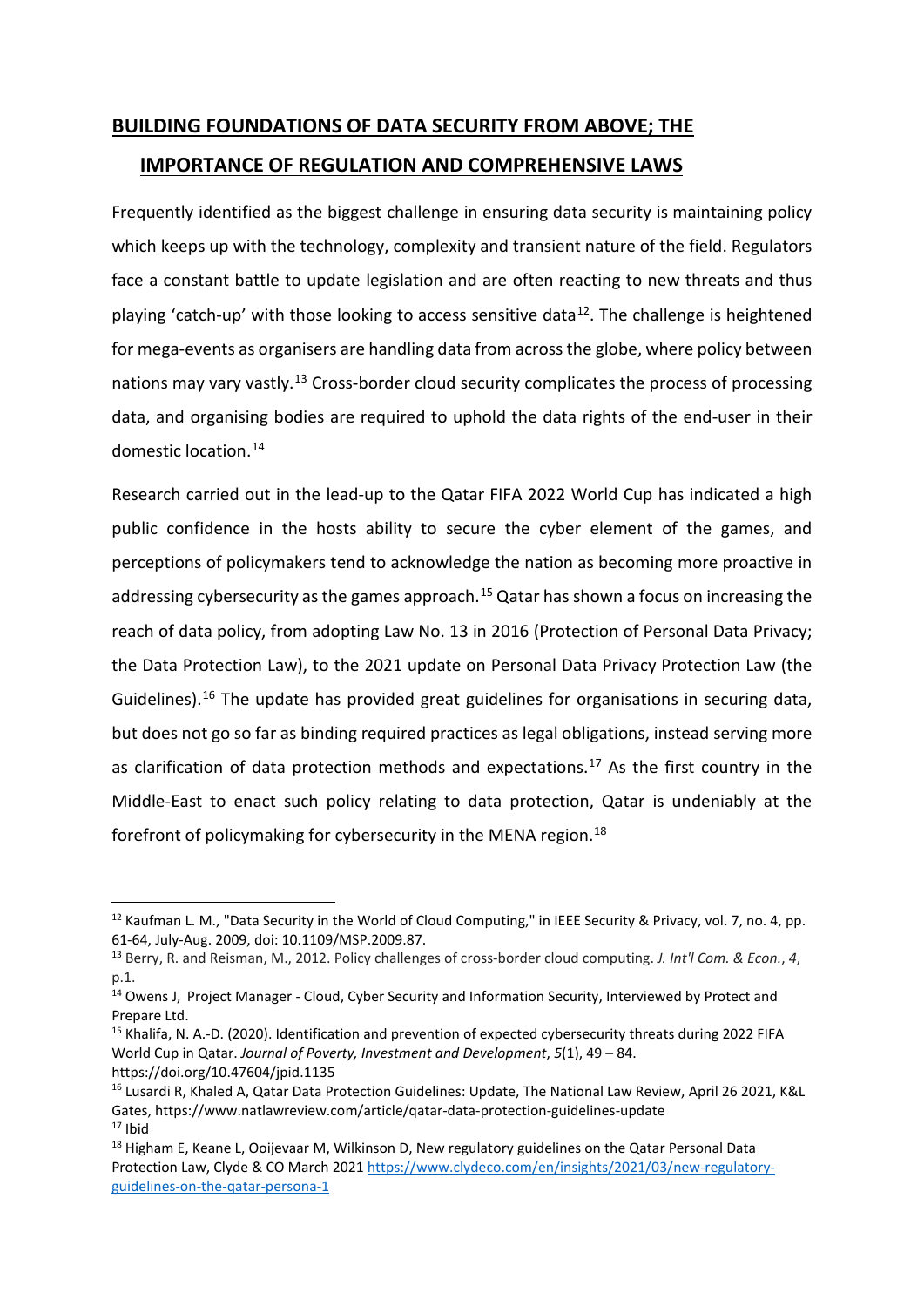The next step for policy on Qatar will be on the process of enforcement of their new regulations, and collaboration with FIFA regarding how data is handled regarding the 2022 World Cup. It is vital that all stakeholders and organisations involved in the process of the games protect any data relating to the event, and this would be best done through policy that was both nationwide and compulsory for all those interacting with Qatari organisations.<sup>[19](#page-7-0)</sup> No involvement is too small to be considered, as the security of data relies upon a thorough and complete securitisation of the cloud and all data pertaining to the event. Suppliers, service providers, staff and government departments all hold important data in their roles, and a blanket law which is strongly and effectively enforced would ensure all are meeting the same standards of security.

For more detail of current data laws in Qatar see:

<https://www.lexology.com/library/detail.aspx?g=459eefaa-b2c2-454d-9d6e-c9a8ff3fd072>

FIFA has extensive and transparent policy regulations outlined for a range of groups on a targeted site for data protection information.<sup>[20](#page-7-1)</sup> Qatar could use the collaboration as an opportunity to develop best practice through international collaboration, using FIFAs existing framework to develop their own policy which can continue beyond the 2022 World Cup itself. As the organising nation there will be a strong expectation and focus on Qatari cybersecurity, and failure to protect the information of the hundreds of thousands involved in planning and attending the games could result in severe damage to the reputation of Qatar as a host nation.

<span id="page-7-0"></span> <sup>19</sup> Scoular M, Protect and Prepare Ltd. Interviewed 23/10/2021

<span id="page-7-1"></span><sup>20</sup> FIFA Data Protection Portal, Accessed 23/10/2021<https://www.fifa.com/data-protection-portal>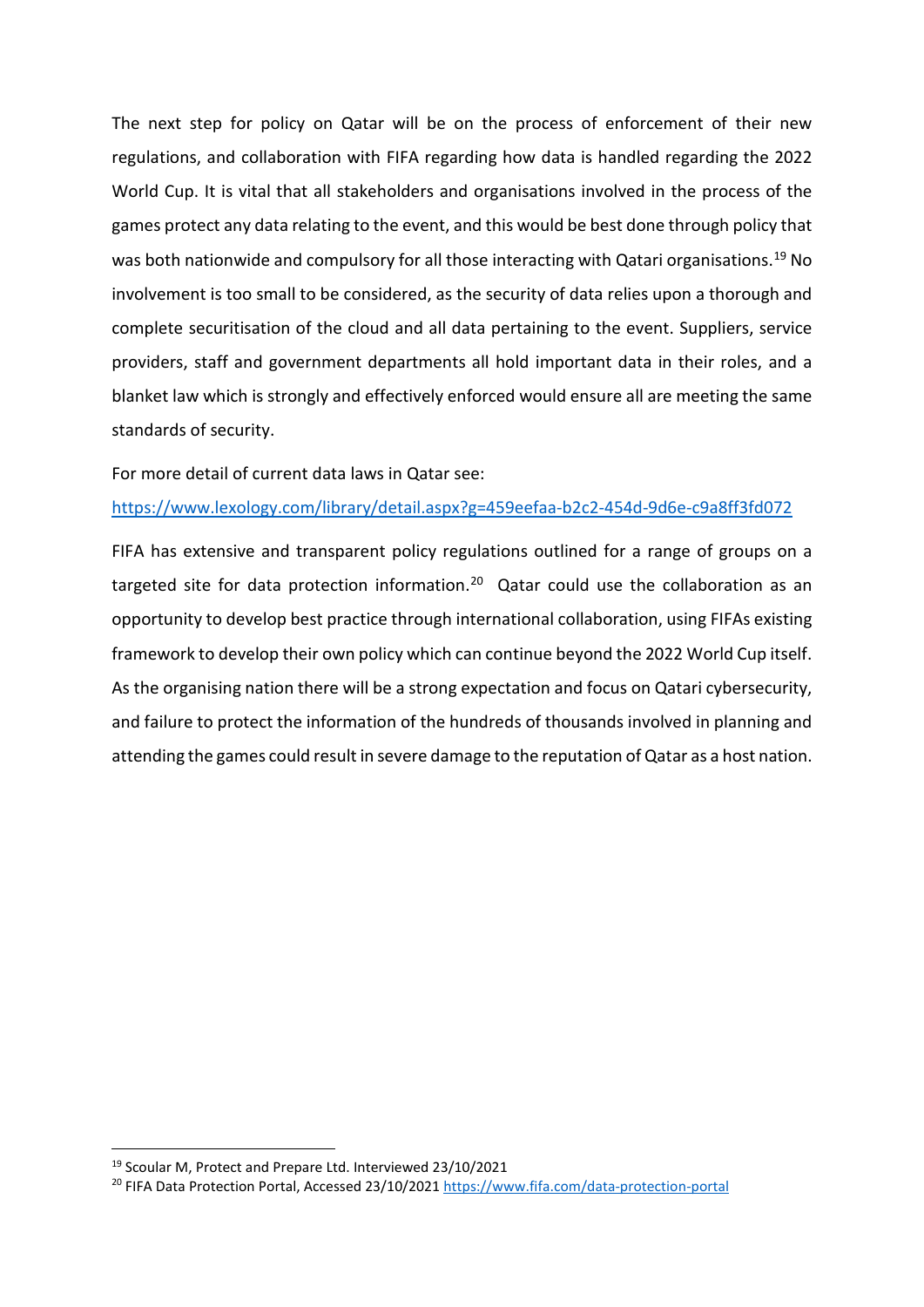## **WHAT DATA DOES PLANNING FOR A MEGA-EVENT INVOLVE, AND WHAT ARE THE RISKS OF BREACHES?**

The obvious sensitive data involving hosting mega-events are perhaps the ones which we link to terrorism and physical threats, venue plans, evacuation routes, security systems and emergency services intelligence. It is also worth noting the enormous range of individuals involved in organising the games; when you consider the number of staff, construction workers, service provides and members of the organising body there are thousands of potential 'leak points' in the data. Each individual has access to, or knowledge of, sensitive information, and if they do not handle this properly it makes mega events an attractive target for criminals.

Whilst these are of course pieces of data that need unbreachable security, there is a plethora of other data that needs to be kept safe alongside this information. Again Figure 2 serves to give an idea of the range of data held but is by no means exhaustive. Each example given in Figure 2 could be dangerous if in the wrong hands, and there are two main strains of intent for mega events to be concerned about; criminal activity and terrorism.<sup>[21](#page-8-0)</sup> The terrorism strain encompasses the possibility that those who access sensitive data may use it to exploit vulnerabilities in the event itself, and to carry out acts of terrorism in a physical sense. The criminal strain is the use of hacking into to data with the intention of committing fraud, theft or extortion, and may target attendants or the organisers themselves.<sup>[22](#page-8-1)</sup>

<span id="page-8-1"></span><span id="page-8-0"></span><sup>&</sup>lt;sup>21</sup> Owens J, Project Manager - Cloud, Cyber Security and Information Security, Interviewed by Protect and Prepare Ltd.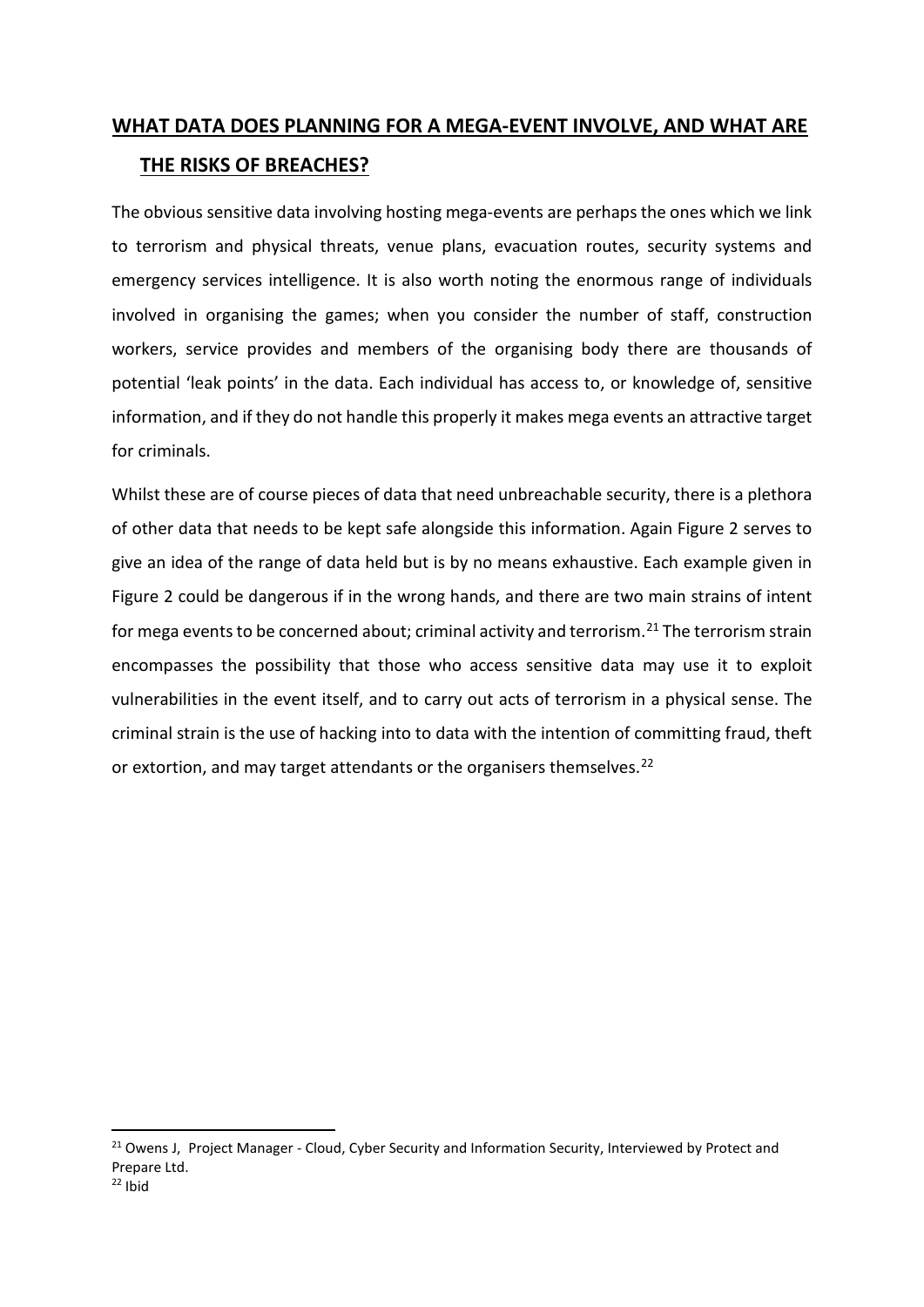

*Figure 2: Examples of data held by host organisations*

### *Criminal intent and mega-event data*

The nature of planning an event means that within the cloud there is a huge quantity of sensitive data stored not only about the event itself, but also those in attendance. This makes criminal activity easier to carry out as hackers can choose to target individuals directly, through 'phishing' or malware links sent in emails. An example of this could be emails sent to spectators under the guise of information sent from host organisations, which then capture sensitive personal or payment information, and go on to use this to commit fraud. The Covid-19 pandemic, whereby attendance at events has required frequent collection of data from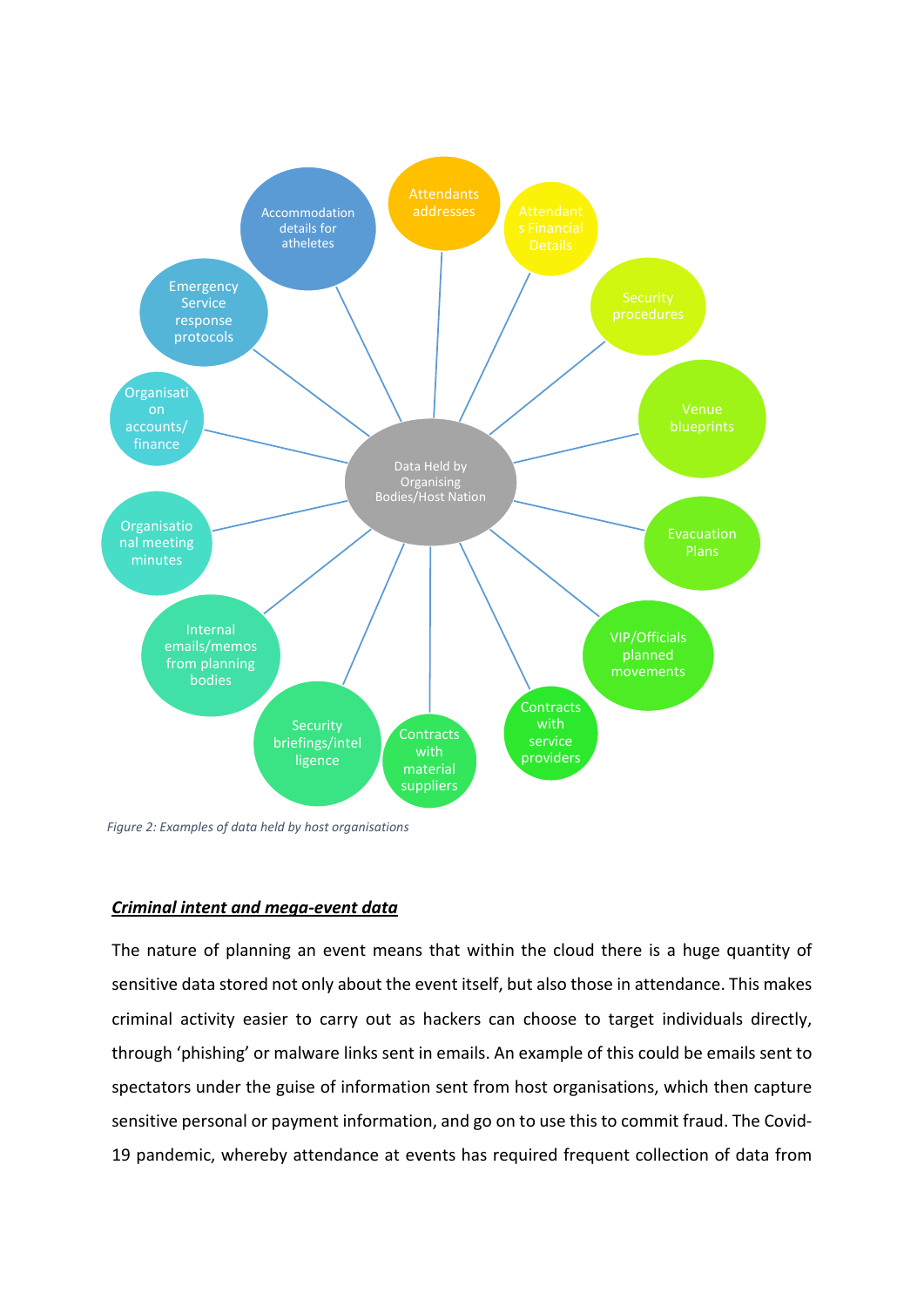attendants has been a requirement, has created an acceptance and expectation of such emails from hosts and thus increased the 'believability' of these scams.<sup>[23](#page-10-0)</sup> The other potential uses range from holding a list of homes likely to be empty on specific dates whilst they attend the event, to personal details that can be used to open new credit accounts in an individual's name.<sup>[24](#page-10-1)</sup> Criminal intent can continue to take place over a prolonged period of time, as the data that has leaked may be shared and passed on between cybercriminals, and therefore cybercrime in relation to mega events can be long-lasting as well as far-reaching.<sup>[25](#page-10-2)</sup>

Similarly, criminals may gain access to financial details of organising bodies by accessing documents such as contracts or accounting documents stored in the cloud and carry out cyber-attacks on the organisation's own finances.

Once criminals have access to a database of ticketholder information, they have an enormous pool of targets for which cybercrime can be committed. In this instance the host organisations would be held accountable for the data breach, as they are expected to responsibly secure and protect such data, as explored in the previous section.

### *Terrorism intent and mega-event data*

The opportunity for terrorists to utilise classified information is widely known, and the implications of a terrorist breaching the cloud could be catastrophic for an event.<sup>[26](#page-10-3)</sup> The focus of this strain is on accessing data which could expose the vulnerability of venues and safety protocols, creating a 'chink in the armour' in which harm could be done.<sup>[27](#page-10-4)</sup> For example the venue plans may enable those wishing to carry out attacks to identify best points of entry, or areas with maximum impact on human life. Similarly, information pertaining to the evacuation of venues or the multi-agency response protocols may enable terrorists to maximise the loss of human life through deliberately disrupting these plans.<sup>[28](#page-10-5)</sup> This is a particular vulnerability where new venues have been constructed specifically for events, as

<span id="page-10-5"></span> $28$  Ibid

<span id="page-10-0"></span> $23$  Ibid

<span id="page-10-1"></span><sup>&</sup>lt;sup>24</sup> Scoular M, Protect and Prepare Ltd. Interviewed 23/10/2021

<span id="page-10-2"></span><sup>&</sup>lt;sup>25</sup> Owens J, Project Manager - Cloud, Cyber Security and Information Security, Interviewed by Protect and Prepare Ltd.

<span id="page-10-3"></span> $26$  Ibid

<span id="page-10-4"></span><sup>27</sup> Scoular M, Protect and Prepare Ltd. Interviewed 23/10/2021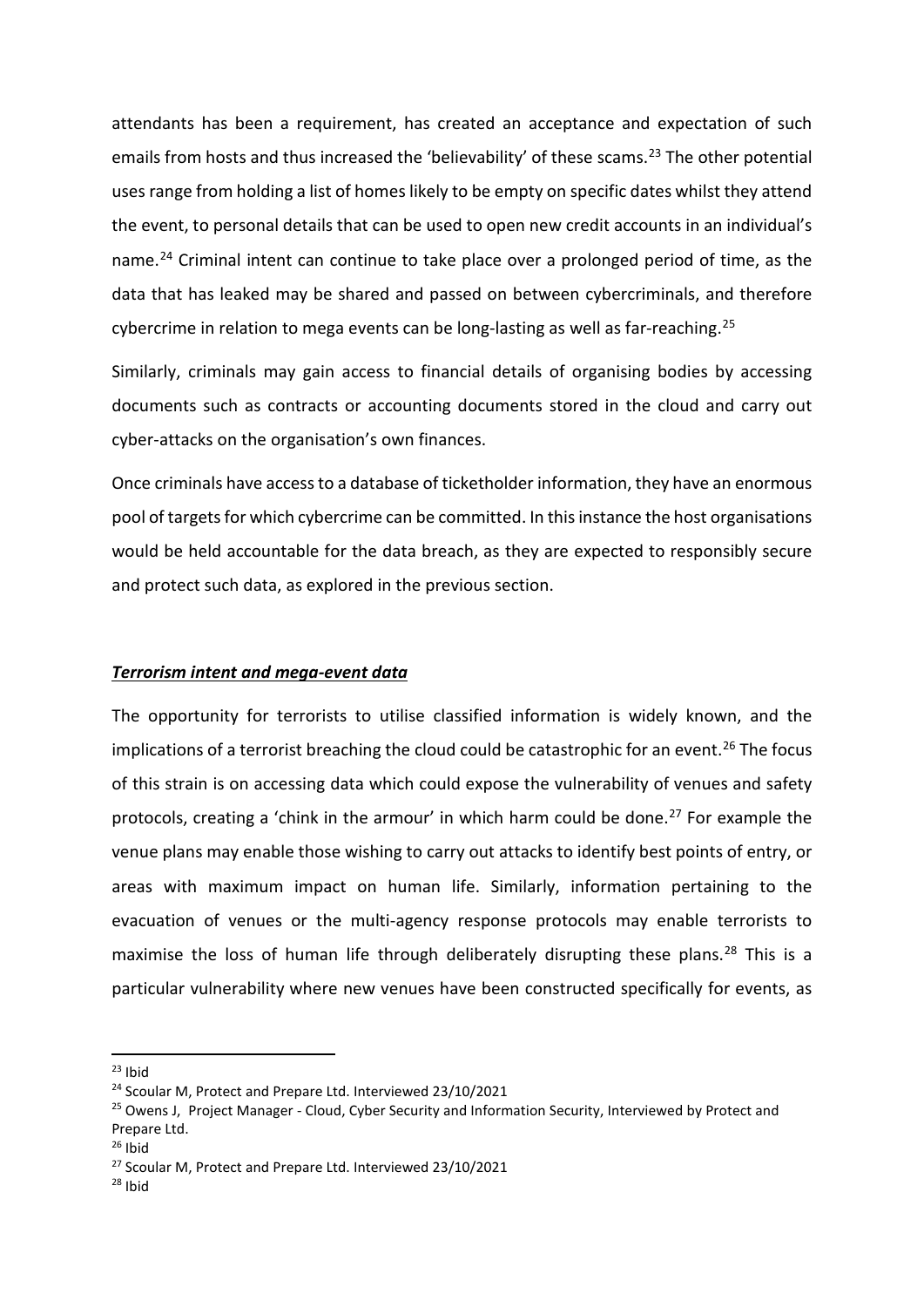the amount of planning documents in the cloud is increased, and their systems and protocols are less 'tried and tested' than pre-existing venues.<sup>[29](#page-11-0)</sup>

Additional targets for attack are present at mega events due to the very large number of highprofile officials, celebrities and athletes in attendance. If potential attackers gained access to the planned protection, itinerary and location of such individuals, they could target attacks at specific individuals for political or symbolic killing.  $30$  This information, once stolen, can be shared between terrorist individuals or organisations across cyberspace, making it impossible to know who has seen such documents.<sup>[31](#page-11-2)</sup> Like criminal activity, the internet itself has become a hive for recruitment and organisation of terrorist groups, and this sharing of stolen information would pose a real threat to the physical security of the games.<sup>[32](#page-11-3)</sup>

Whilst the uses described above address the risk posed by those planning a physical attack at the event, this does not mean the threat passes after the game ends. Once sensitive information about venues and security protocols is leaked there continues to be a threat for future events, and for the organising bodies involved in the games.

<span id="page-11-0"></span><sup>&</sup>lt;sup>29</sup> Owens J, Project Manager - Cloud, Cyber Security and Information Security, Interviewed by Protect and Prepare Ltd.

<span id="page-11-1"></span> $30$  Ibid.

<span id="page-11-3"></span><span id="page-11-2"></span><sup>31</sup> Bieda, D., & Halawi, L. (2015). Cyberspace: A Venue for Terrorism. *Issues in Information Systems, 16*(3). Retrieved from https://commons.erau.edu/publication/304  $32$  Ibid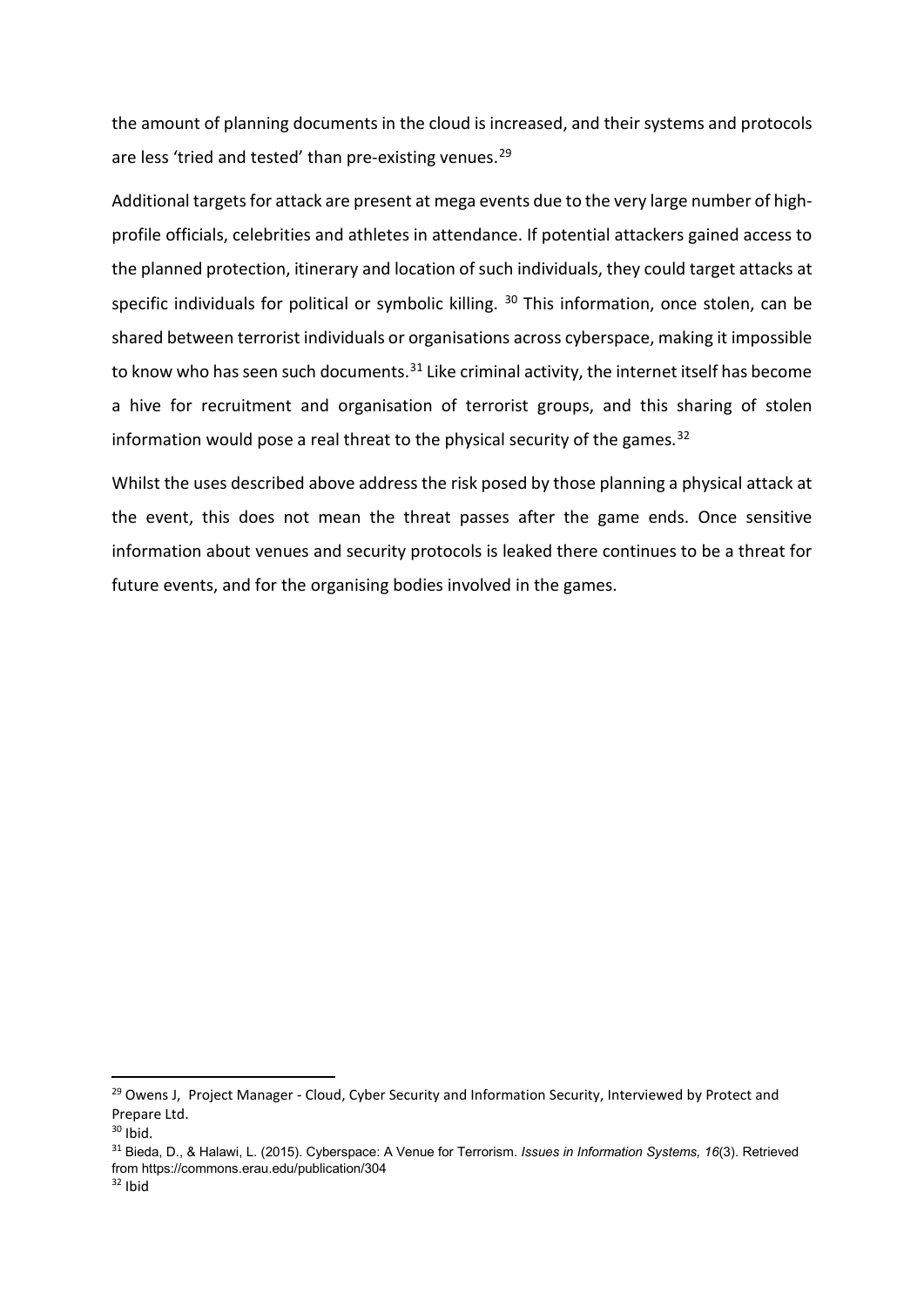## **PHYSICAL TECHNOLOGIES AND IMPLICATIONS FOR SECURITY AT MEGA-**

## **EVENTS**

The development of new technologies, and the increased accessibility of advanced devices has had huge implications for mega-events. Access to devices that can host apps, be used aa a payment method and hold important documentation have revolutionised the processes surrounding event entry. Mobile phones, I-pads and other portable devices have visibly altered the way we access and experience events and have added new layers to security considerations when hosting a global event.

Less widely known to the public has been the development of drone technology; and it is this specific technology this case study will consider when discussing the impact of technological advancements on event security.

## *Accessibility:*

Perhaps the biggest driving force behind use of drone technology is the rate at which it has become accessible on the 'high street.'<sup>[33](#page-12-0)</sup> Equipment that is a 'decent drone' can be picked up from high street stores for around £500, meaning that proliferation of the technologies has been rapid and far-reaching.<sup>[34](#page-12-1)</sup> Private sales, or a lack of monitoring by sellers mean that large numbers of drones are owned privately 'off-record' in the UK, making it very hard to monitor their usage and ownership.<sup>[35](#page-12-2)</sup> The Civil Aviation Authority have developed regulations and laws for the registration of drone devices using expert advice, but they have been on 'the back-foot' at times, trying to catch up with technology already out there.<sup>[36](#page-12-3)</sup> The devices themselves are fairly easy to track, and central authorities such as the CAA can detect nefarious activities relatively easily.<sup>[37](#page-12-4)</sup> What is proving more difficult is when people are buying

<span id="page-12-0"></span><sup>33</sup> Rainford C, Drone Pilot and Specialist, Advised UK Fire Brigades, MoD, Police Forces to establish dedicated Drone Security teams, Interviewed by Protect and Prepare Ltd.

<span id="page-12-1"></span> $34$  Ibid.

<span id="page-12-2"></span><sup>&</sup>lt;sup>35</sup> Cashmore A, Retired Group Commander National CBRN Centre, Previously Unmanned Aerial System (UAS) Manager within the Technical and Operations Support Directorate of West Midlands Fire Service, Interviewed by Protect and Prepare Ltd.

<span id="page-12-3"></span> $36$  Ibid.

<span id="page-12-4"></span> $37$  Ibid.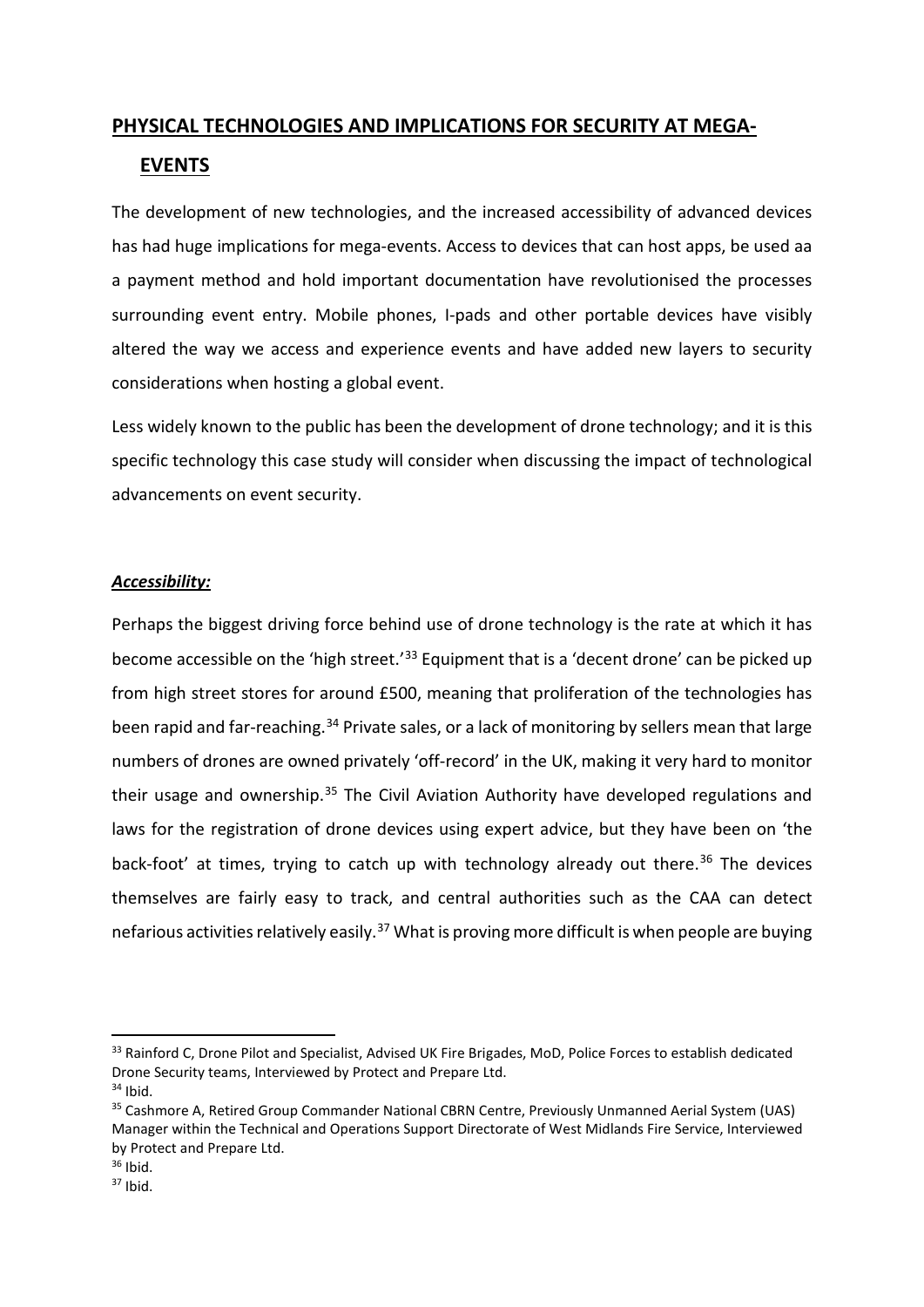the elements of a drone and then self-building devices, making them harder to register and track.[38](#page-13-0)

The impact of this for modern-day organisers is an added 'sphere' of required understanding and preparation when planning a mega event. Where previously the main areas of planning were on logistics such as venue plans and staffing, organisers now must be equipped with adequate technological knowledge to understand drones and mitigate the risks they pose. The knowledge of the technologies, the intent behind their usage and the methods by which they can be utilised to damage an event are now fundamental for all aspects of planning, from data or information leaks all the way to physical threats.

### *Risks:*

The use of drones to threaten the security of an event can be identified as 3 core usages.

1. Weaponisation-Using the drone as a delivery substances

2. Surveileance and information gathering- Using drones to survey venues, capture footage/audio that can then be used to identify vulnerabilities

3. Communications/Electrical interference- Drones drop sensors/interference devices that could disable communications or security scanning systems

### *Weaponisation:*

Using drones as a direct physical weapon is an increasingly explored area of technology both from the perspective of those fighting against terrorism, and the terrorists themselves.<sup>[39](#page-13-1)</sup>

<span id="page-13-0"></span> $38$  Ibid.

<span id="page-13-1"></span><sup>&</sup>lt;sup>39</sup> Pledger T, THE ROLE OF DRONES IN FUTURE TERRORIST ATTACKS, Association of the United States Army, February 2021<https://www.ausa.org/publications/role-drones-future-terrorist-attacks>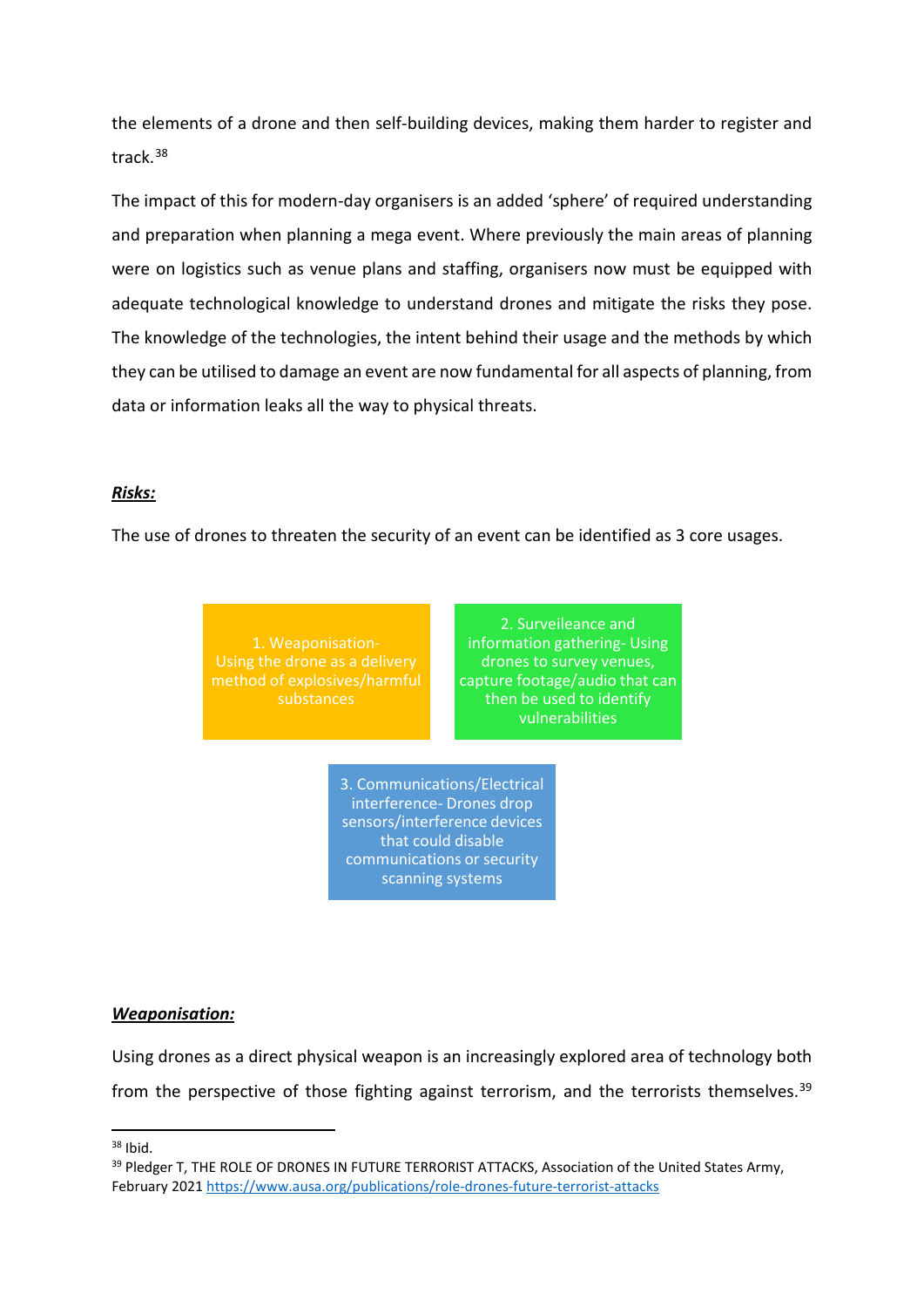Weoponising a drone is expensive, and requires very technical knowledge, making it more likely to be a method used by organised terrorist groups, and less likely to be used by standalone 'lone wolf' attacks.<sup>40</sup> There have been previous uses of drones for violent means by non-government organisations, such as the attempted assassination of the Venezuelan President in 2018, or the attack on Russian military bases in 2018.<sup>41[42](#page-14-2)</sup> In these instances the drone itself is carrying out the attack, enabling the attacker to remain away from the event, increasing the possibility of attracting attention prior to the attack, and evading detection after the attack.<sup>[43](#page-14-3)</sup> This can make reacting to a drone threat complex; in the UK the CAA regulations mean it is illegal to simply shoot down or destroy a drone threat as there are implications for potential casualties when it lands/explodes. Therefore, a huge consideration for event organisers is on how to detect weaponised drones early, giving time to consider evacuation/lockdown of areas to mitigate the threat.<sup>[44](#page-14-4)</sup> Those in charge of event security must possess and up-to-date and in-depth knowledge of drone technologies and how they have been weaponised, in order to fully inform safety planning for all possible methods of attack.

### *Surveillance:*

The use of drones as surveillance equipment presents a huge threat to the security of global events. Drones equipped with cameras and listening devices can capture information pertaining to venue layout, security scans and procedures and can be used to help identify areas of vulnerability both within and surrounding event locations.<sup>[45](#page-14-5)</sup> Similarly to weaponization the ability for the perpetrator to remain distant from the location of the information gathering offers them enhanced protection from being identified by security services, and this 'over the fence' information can go on to inform physical threats for terrorist related intentions.[46](#page-14-6) Drones are widely used by security/military organisations as surveillance

<span id="page-14-0"></span><sup>&</sup>lt;sup>40</sup> Rainford C, Drone Pilot and Specialist, Advised UK Fire Brigades, MoD, Police Forces to establish dedicated Drone Security teams, Interviewed by Protect and Prepare Ltd. 4[1https://www.bbc.co.uk/news/world-latin-america-45073385](https://www.bbc.co.uk/news/world-latin-america-45073385)

<span id="page-14-2"></span><span id="page-14-1"></span><sup>42</sup> <https://www.cnbc.com/2018/01/11/swarm-of-armed-diy-drones-attacks-russian-military-base-in-syria.html> <sup>43</sup> Scoular M, Protect and Prepare Ltd. Interviewed 23/10/2021

<span id="page-14-4"></span><span id="page-14-3"></span><sup>44</sup> Cashmore A, Retired Group Commander National CBRN Centre, Previously Unmanned Aerial System (UAS) Manager within the Technical and Operations Support Directorate of West Midlands Fire Service, Interviewed by Protect and Prepare Ltd.

<span id="page-14-5"></span> $45$  Ibid.

<span id="page-14-6"></span><sup>46</sup> Rainford C, Drone Pilot and Specialist, Advised UK Fire Brigades, MoD, Police Forces to establish dedicated Drone Security teams, Interviewed by Protect and Prepare Ltd.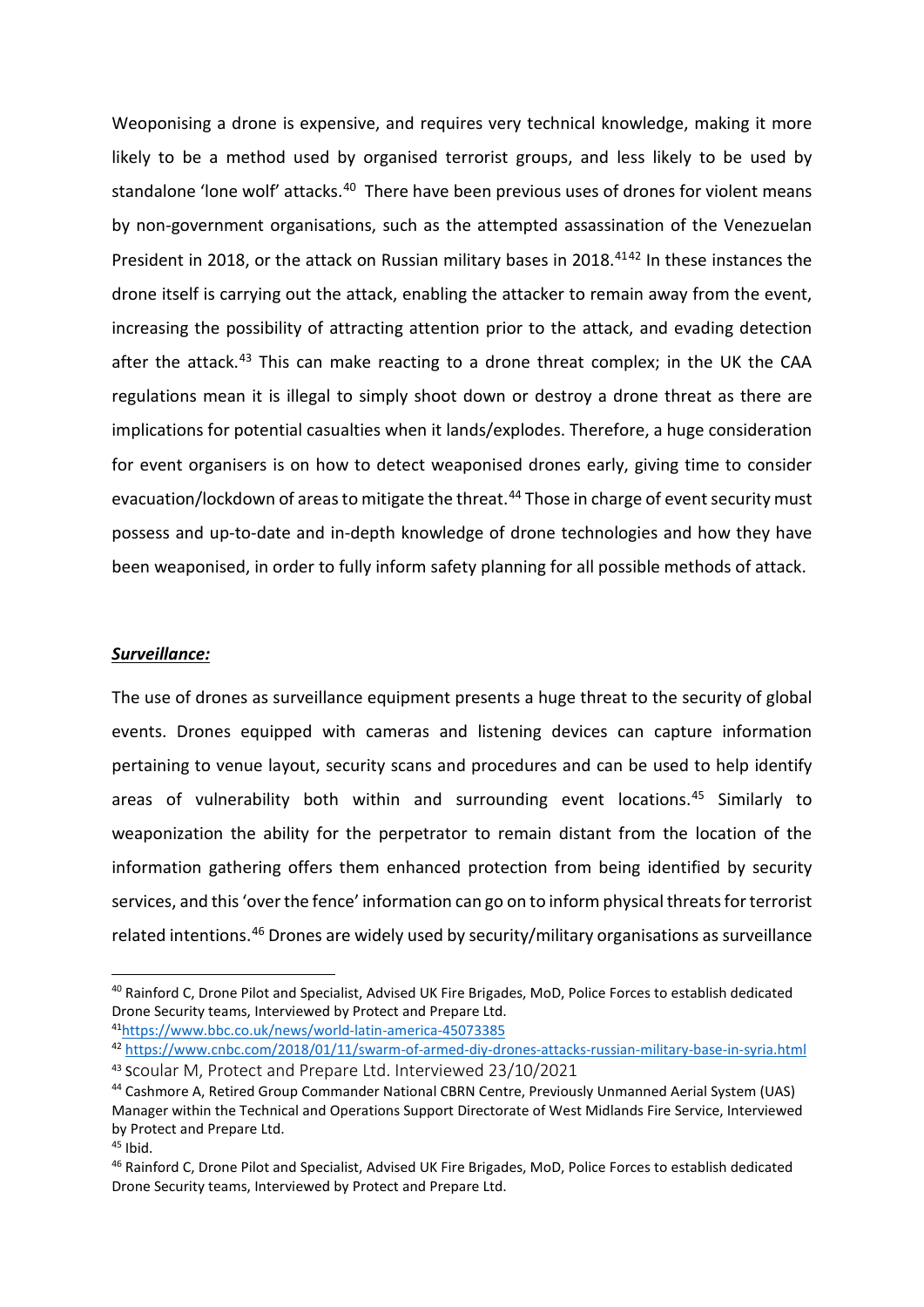tools, informing targeted killing of enemies.<sup>[47](#page-15-0)</sup> It is perhaps not surprising then that those with violent intend toward an organisation or civilians are utilising the technologies in the same way. Event managers now need to consider not only who is in the room during sensitive discussions or planning, but also whether there could potentially be devices present which place that information at risk of leaking. Good practice would be to utilise countersurveillance technologies such as scrambling devices throughout planning stages, and organisers should be made aware of the importance of sensitive data being stored and discussed within specified areas, or at specified times whereby checks have been taken place prior to discussion.

### *Interference:*

Drones as tools of interference would be particularly problematic for mega events. If a drone could access an area and use malware/hardware that interfered with the communications or electronic systems of a venue it could generate disruption, or indeed mass panic.<sup>[48](#page-15-1)</sup> Terrorists primarily seek to spread terror, and even the presence of a drone which then disrupted event systems could incite mass panic and stampedes from venues.<sup>[49](#page-15-2)</sup> In these instances if response agencies are unable to communicate due to their systems being disrupted, you can maximise the harm done by delaying emergency service collaboration. Drones as a means of 'scrambling' the technology within the stadium could go as far as disabling security scanning equipment, cutting off both internal and external communication networks (both walkietalkies and mobile phone signal) and generate an environment whereby the panic produced couple with the obstacles for responders generates a physical harm threat.

### *Geofencing and preventing drone threats:*

Given the aforementioned potential use of drones, it is not an exaggeration to state that mega event host nations need to have rigorous and carefully considered counter-drone policies and

<span id="page-15-0"></span> <sup>47</sup> Matthew Ayamga, Selorm Akaba, Albert Apotele Nyaaba,

Multifaceted applicability of drones: A review, Technological Forecasting and Social Change, Volume 167, 2021, 120677, ISSN 0040-1625,<https://doi.org/10.1016/j.techfore.2021.120677>

<span id="page-15-1"></span><sup>48</sup> Rainford C, Drone Pilot and Specialist, Advised UK Fire Brigades, MoD, Police Forces to establish dedicated Drone Security teams, Interviewed by Protect and Prepare Ltd.

<span id="page-15-2"></span> $49$  Ibid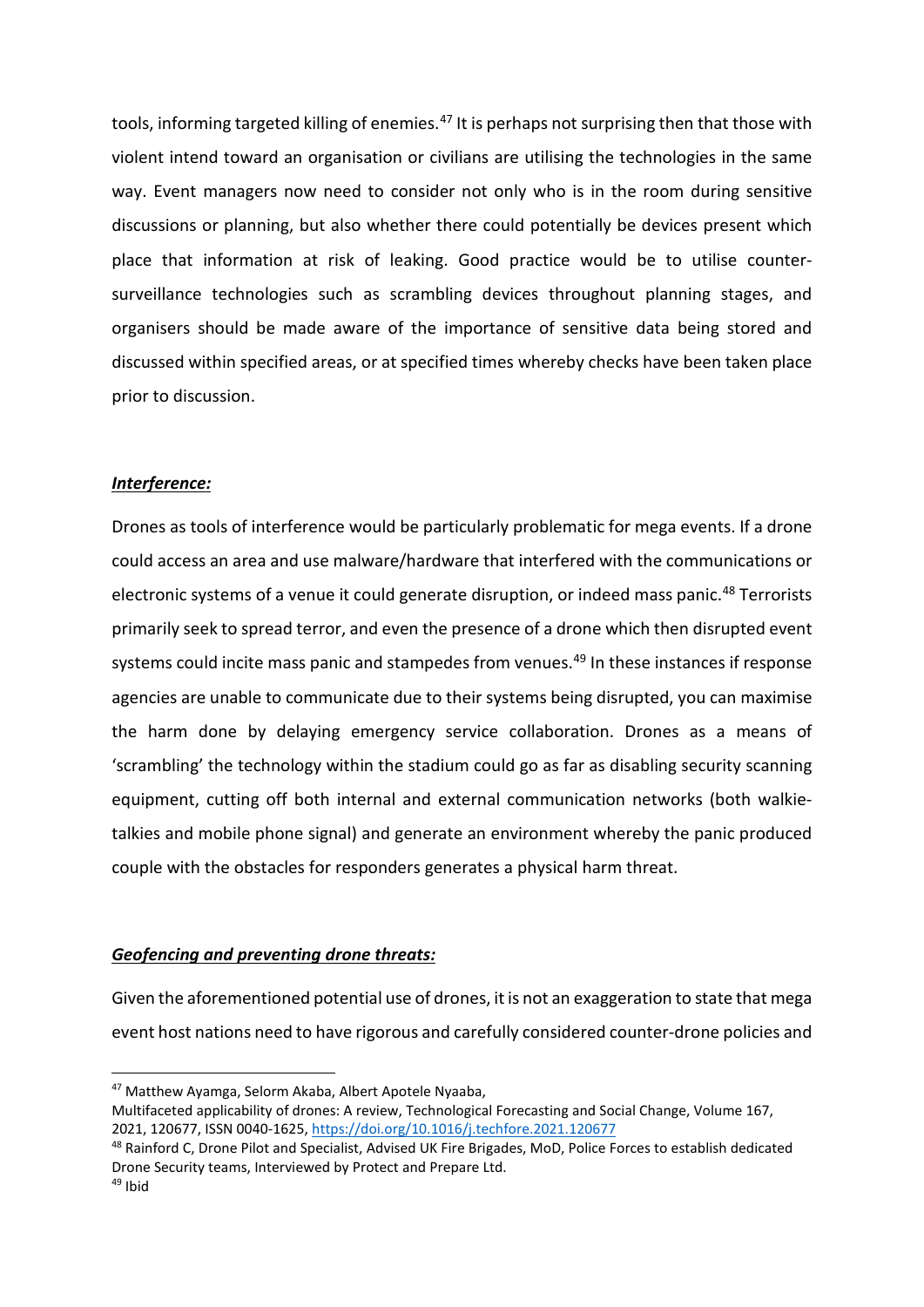technologies in place. Geofencing is the most widely used counter drone technology and involves creating 'safe zone' areas where drone technology is unable to operate.<sup>[50](#page-16-0)</sup> Geofencing is a preventative measure, which seeks to mitigate the risks drones pose before they are able to gain access to either the intended information or venue they are targeting. A combination of drone detection and interference technologies combined can be used to create a barrier around venues and locations which require protection, measures that in the current technological age are deemed as a necessity for high profile locations and events.<sup>[51](#page-16-1)</sup>

Mega event locations will need to be 'smothered' in this preventative technology, and also maintain a continuous monitoring an information feed of the surrounding airspace, carried out by specifically trained drone-specialist staff.<sup>52</sup> Specialist trained drone units are increasingly becoming embedded into emergency services around the world, and their presence at mega events can help inform the wider security protocols in relation to drones, and also provide effective and efficient reactive protection if a drone threat is detected. Organisers should thoroughly research the uses of geofencing and understand how to deploy such technologies and maintain their integrity.

<span id="page-16-0"></span> <sup>50</sup> Rainford C, Drone Pilot and Specialist, Advised UK Fire Brigades, MoD, Police Forces to establish dedicated Drone Security teams, Interviewed by Protect and Prepare Ltd.

<span id="page-16-1"></span><sup>51</sup> X. Shi, C. Yang, W. Xie, C. Liang, Z. Shi and J. Chen, "Anti-Drone System with Multiple Surveillance Technologies: Architecture, Implementation, and Challenges," in IEEE Communications Magazine, vol. 56, no. 4, pp. 68-74, April 2018, doi: 10.1109/MCOM.2018.1700430.

<span id="page-16-2"></span><sup>52</sup> Rainford C, Drone Pilot and Specialist, Advised UK Fire Brigades, MoD, Police Forces to establish dedicated Drone Security teams, Interviewed by Protect and Prepare Ltd.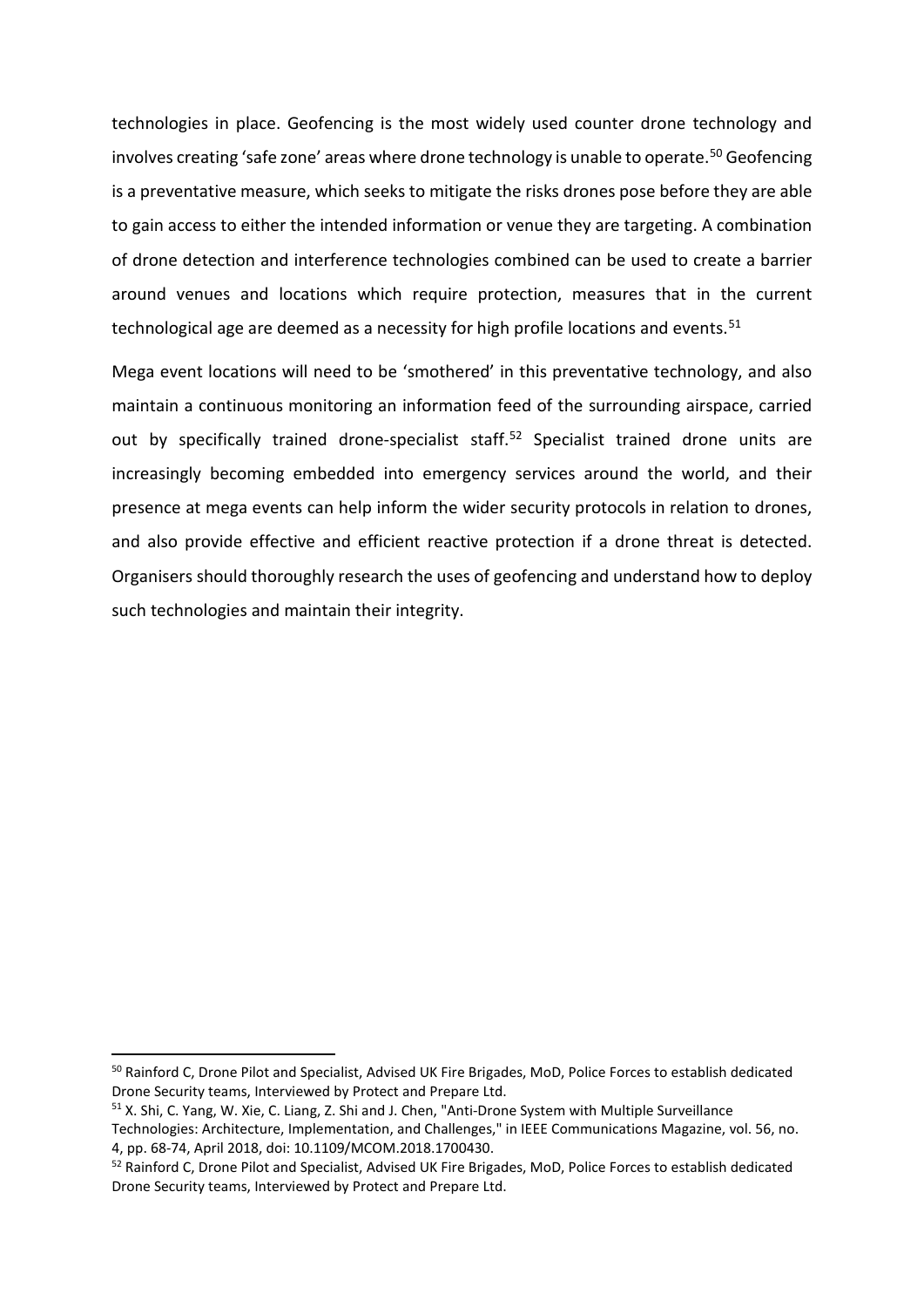## **RECOMMENDATIONS FOR THE QATAR FIFA WORLD CUP 2022:**

## *Implicit Policy and Laws*

Perhaps the most important action to be taken is in consolidating existing policies and laws, and creating new ones where gaps are identified. Whilst Qatar has led the MENA region on data policy, there remains a need for explicit policy that dictates the must have/have nots of handling cyber security and data. Enforcement of these policies must be consistent and real repercussion for non-compliance should be made clear in future laws pertaining to this area. Policymakers need to liaise with the event specialists (FIFA) as well as experts in the cybersecurity field to ensure laws secure the vast cyberspace surrounding the 2022 World Cup and continue to provide security for Qatari events in the future. Recommendations and checklists are a good starting point for outlining the expectations of cybersecurity and the responsibilities private organisations have but moving forward there need to be 'black and white' regulations which can be nationally and internationally applied to all those operating in or alongside Qatari organisations.

In relation to drone technologies policy needs to be informed with the most up-to-date information from both a technological, and intelligence perspective. Current drone policy uses subjective terminology such as 'do not fly over crowds/ respect privacy of others and this general approach can create grey areas or loopholes by which drone activity is not as closely monitored as necessary.[53](#page-17-0) Whilst the Qatari CAA does require registration of drone pilots and technologies, the actual regulations on the usage of drones is less specific. These policies will need 'tightening' up to leave no room for movement in drone usage, and enhanced screening by the CAA when granting licenses will help ensure the 2022 World Cup faces a lessened threat from drones.

## *Education that filters through*

The need for education by specialist advisors is obvious; but perhaps the filtering down of this information is less so. Policymakers and event organisers will need to be educated on the most current technologies and their risks, and how to mitigate them. What is necessary for

<span id="page-17-0"></span> <sup>53</sup> <https://drone-laws.com/drone-laws-in-qatar/>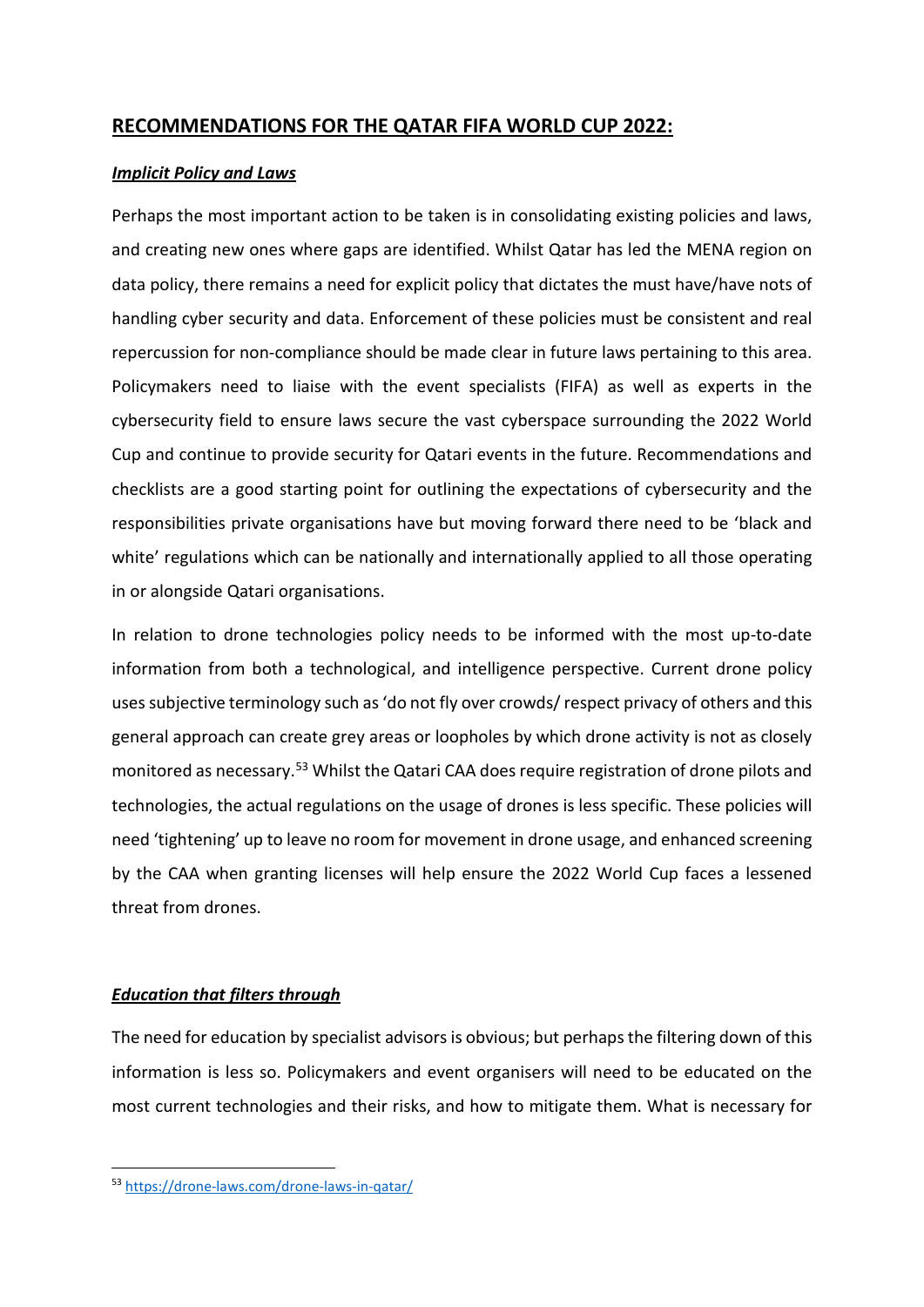mega events, is for education beyond this. When dealing with specific threats like drones, specialist on-site teams and response units should become embedded into the practices of Qatar when hosting mega events. These units can be drawn from existing agencies such as military/police/fire brigade and can receive specialist training from external agencies.<sup>[54](#page-18-0)</sup>

Similarly, event staff right down to steward level will need to be educated on not just response to physical technology threats, but also the securitisation of their own data and information relating to their work. Organising bodies should ensure that all staff are aware and educated on the protocols surrounding sensitive information (e.g., use of internal email addresses only) and that they know how to quickly report any potential breach in event cybersecurity.

Finally, the education needs to reach the public. There is no doubt that 'Phishing' scams, fraudulent activity and illicit theft of personal data is intensified for those attending a mega event. Educating spectators of these risks, clarifying what legitimate communications will be and how to identify any fraudulent ones will not only help protect customers, but also raise the profile and reputation of the organising body. Reducing the number who fall victim to these scams through education help build trust in the organisations processes, and also provide reassurance of the capabilities of the host nation for future events. This is an especially important opportunity for the Qatari government as they move to the forefront as cybersecurity pioneers in the MENA region and offer a template of good practice for others to follow. The use of national programs funded by the governments of host nations could best spread this message, through awareness campaigns delivered across multimedia channels. Organisers should also take an active role in the process; clarifying upon purchase of tickets how to identify genuine communications and offering tips/hints upon booking confirmation to help the public avoid common phishing/hacking strategies.

### *The need for frequent review and update*

An ongoing theme in the cybersecurity and physical technology space is the pace of change. Regulators are constantly seen as 'one step behind' the latest threats and trends. Methods, tools and legal complexities in cybersecurity are constantly evolving, and policy needs to be

<span id="page-18-0"></span> <sup>54</sup> Rainford C, Drone Pilot and Specialist, Advised UK Fire Brigades, MoD, Police Forces to establish dedicated Drone Security teams, Interviewed by Protect and Prepare Ltd.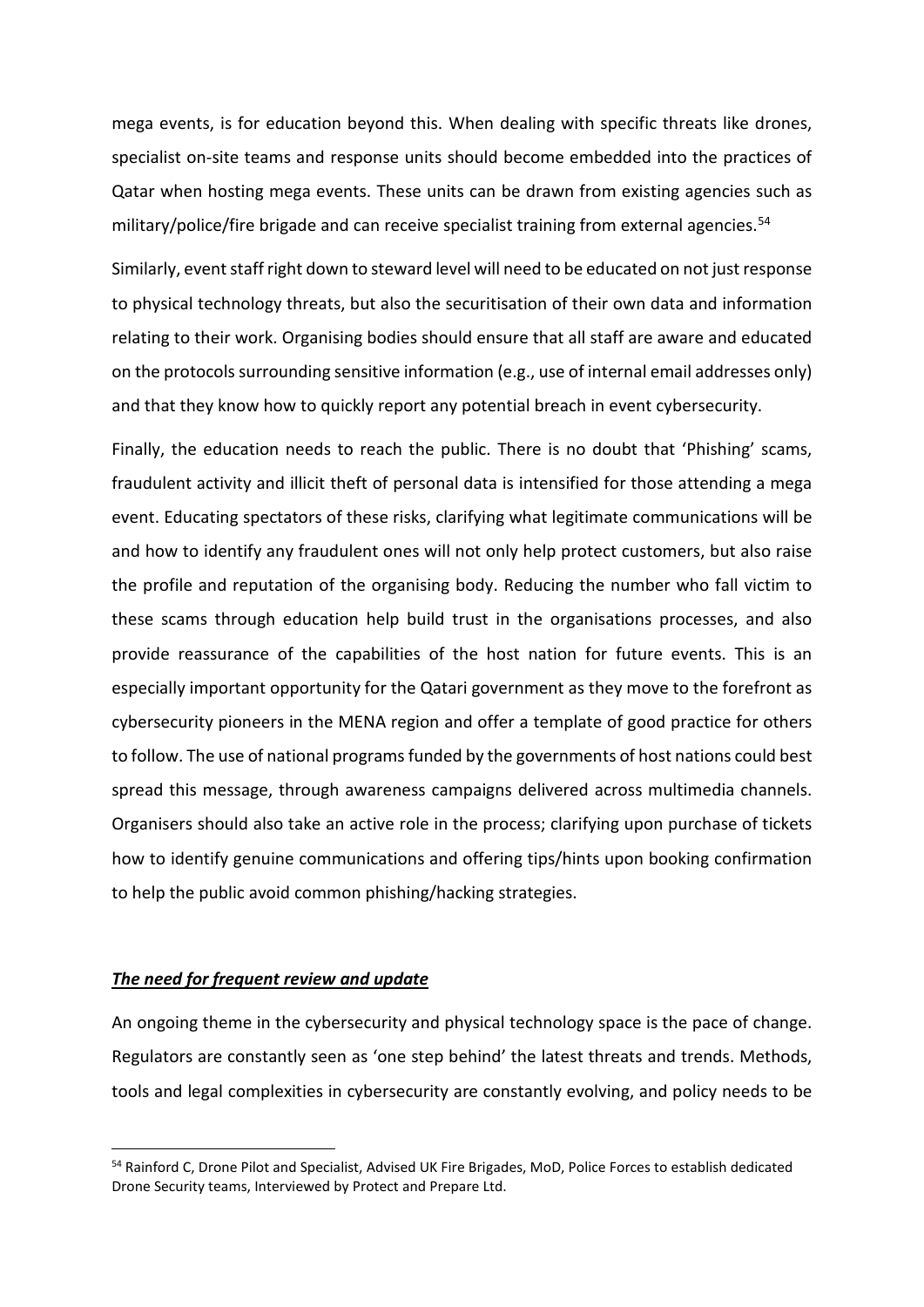both reactive and rigorous. Both the FIFA organisation, and Qatari authorities need to be carrying out frequent review of systems and policies, ensuring they reflect the most recent threats and challenges. Regular 'health checks' of systems and security enforcements needs to take place, with any identified areas of weakness addressed at the earliest possible chance by leading experts. This will inevitably require investment into the digital infrastructure of the 2022 World Cup, and this investment should continue into the wider Qatari digital environment. Where shortfalls are happening there is an opportunity for learning, so Qatar should ensure analysis and investigation into potential breaches is thorough. It is not enough to 'fix the hole in the wall' as a long-term strategy, and instead finding the root cause of these issues will serve both the event itself, and the Qatari authorities best in securing their data and venues.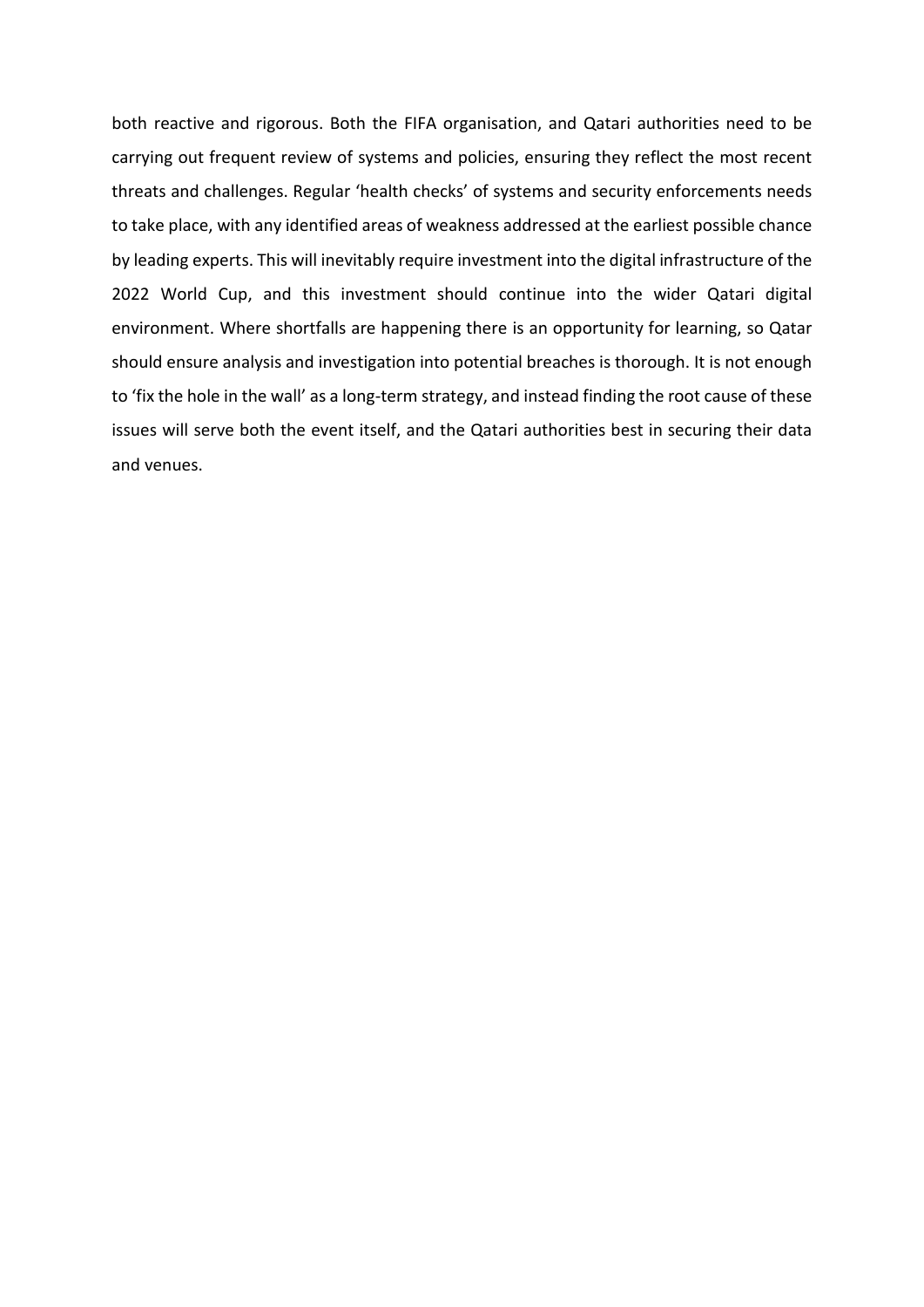### **CONCLUSION**

Overall, the cybercrime and technological threat presented to the Qatar 2022 FIFA World Cup reflects the global struggle against such activities. The risks to mega-events that are both created and enhanced by cybercrime and terrorism include data theft, financial and political threats, remote drone attacks and cyberwarfare. These areas are experiencing continuous growth and change and meeting this threat with defence can be daunting and expensive. The threats posed by technology are perhaps unusually complex in that they straddle so many categories of threat from intelligence, data theft through to physical harm. Drone technology in particular has seen significant advances in capabilities and availability in recent years and presents new threats to mega-events, particularly the risk of remote explosive-based attacks.

Ultimately it will take huge investment of time and energy into this space, and this needs to be maintained long after the games have finished. Specialist research into this space, informed by the successes and areas of development ahead of the 2022 FIFA World Cup, should be a priority, and will enable Qatar to continue their positioning as the leader of cybersecurity in the MENA region. Collaboration with experts within existing organisations, and the establishment of specialist teams will be key to success and will help continue what has thus far been a thorough and considered approach to securing data in the country.

The utilisation of advanced technologies to aid the security of events is an undeniably powerful tool in the arsenal of organisers, although it is perhaps ironic that these can create new vulnerabilities and areas of risk for those with negative aims. Ultimately the host organisation will need to remain several steps ahead, both in terms of technology and education, then those using technology to threaten such events, a challenge which may seem impossible in a space where rapid change and development have defined the nature of the threats posed.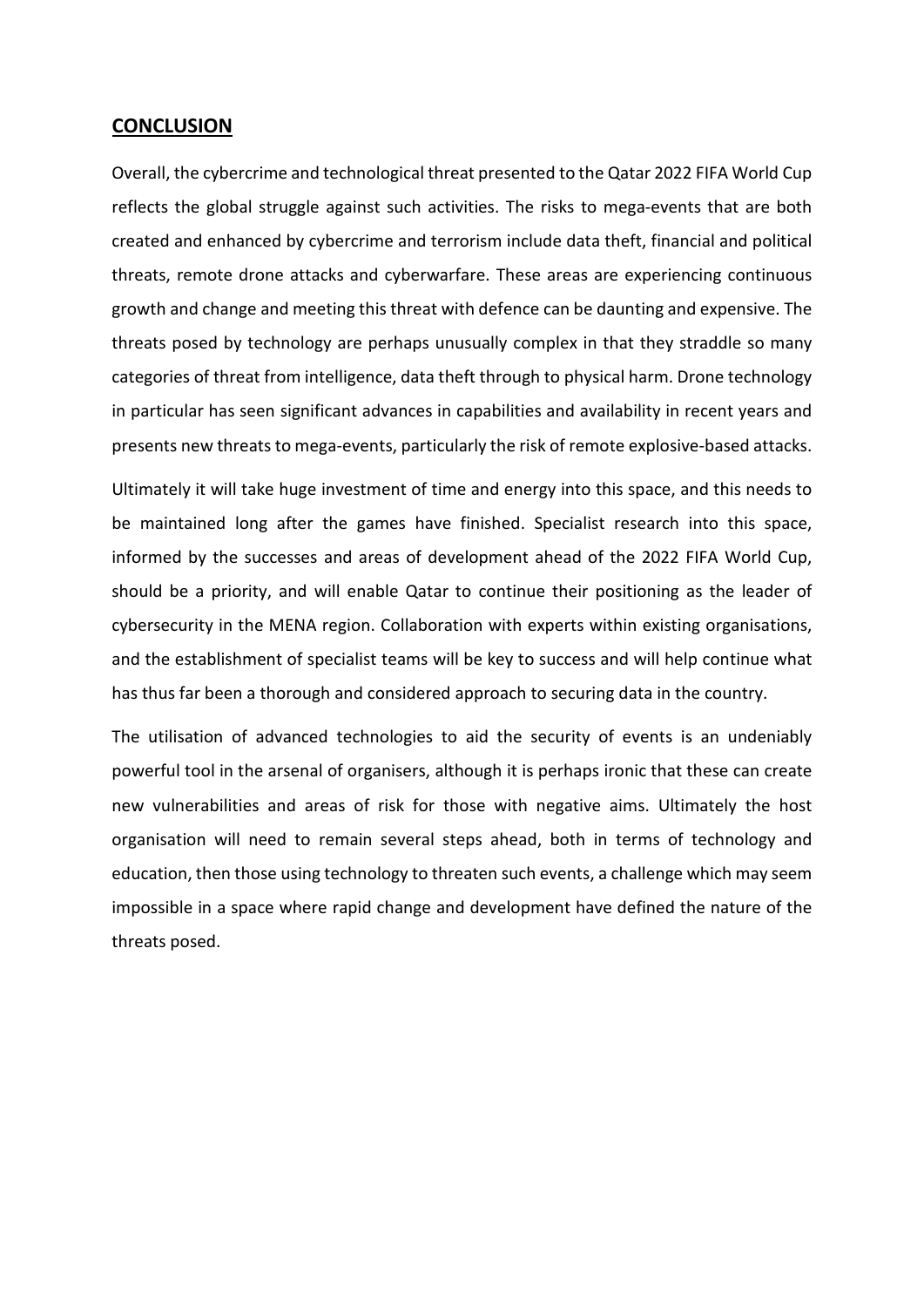## **Teaching Notes**

*Introduction: The following activities are designed to help you achieve the objectives of this case study. They encourage you to develop your thinking around technology, cybersecurity and drones in relation to event planning, and require application of analytical thinking and careful evaluation. Try to remember that the topics covered in this case study form only one element of the considerations organisations need to take when planning a mega event, and that the reality of planning such events is a huge complex and multi-layered task.*

## **What are the motives behind cyberattacks targeted at organisers of mega events?**

- *Financial:*
	- o *Theft of personal data of spectators to open accounts in their name/commit fraud*
	- o *Theft of financial data of spectators to steal funds directly*
	- o *Ransom; stealing valuable or private information with the intention of holding the organising body to ransom and demanding payment*
- *Political:*
	- o *Unauthorised access to political documents/discussions/communications to gain intelligence on host nation/organisation*
	- o *Humiliation/exposure of organising bodies or nations. Using classified information to undermine their reputation/status*
	- o *Hold sensitive political information to use as leverage/threat against a nation or organisations*
- *Physical:*
	- o *Obtaining venue/event information that would aid the planning of a terrorist attack*

*Obtaining the plans/documents relating to VIP or high-profile attendants to target attacks at specific individuals*

o *Using malware to infect/disrupt security equipment and enable physical threats to enter a venue*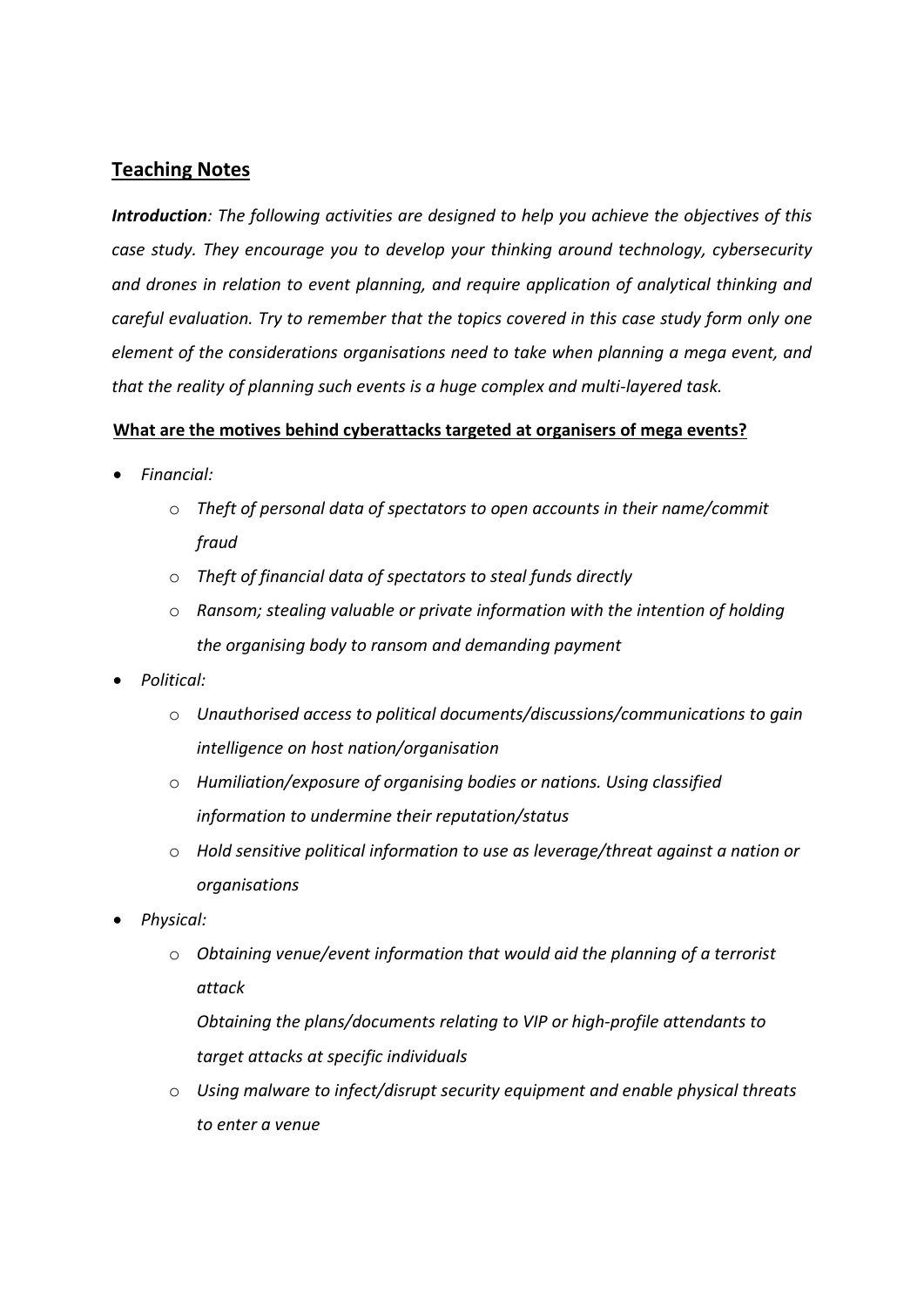## **Why is it difficult for nations to prevent cybercrime?**

- *Pace of change; the technologies and methods used by cybercriminals are constantly evolving, and unique threats emerge at a very frequent rate.*
- *Complexity of policy; policies are required to be all encompassing and consistent for a region, but also flexible enough to adapt and change at short notice. This constant moving of goalposts makes it difficult to maintain a consistent approach*
- *Cloud based services; whilst the cloud has enabled globalisation, information sharing and improved accessibility to data it has also meant the same for those with nefarious intent. There is no longer a need for the thief to be close to their target, allowing them to operate from a distance and evade detection*

## **Why are mega events so attractive as a target for cybercrime?**

- *They hold such a wide range and large quantity of data. This can range in meeting the needs of low-level criminals such as phishing scammers, all the way through to terrorist agencies looking to inflict mass suffering. The requirement of events to hold data from such a range of sources (attendants, suppliers, venues, staff, sponsors, investors, VIPS) mean there is also a range of interested parties who would access the data*
- *They are often the launch of new systems/venues/processes/technologies. These are less well tested/protected than established systems and may be easier to find a vulnerability to exploit.*
- *The number of individuals required to maintain data security; the thousands of staff and workers involved at all levels of planning represent an individual potential leak point.*

## **What is the nature of threats presented by drone technology?**

- *Weaponization*
	- o *Using the drone as a delivery method of explosives/harmful substances*
- *Surveillance and information gathering*
	- o *Using drones to survey venues, capture footage/audio that can then be used to identify vulnerabilities*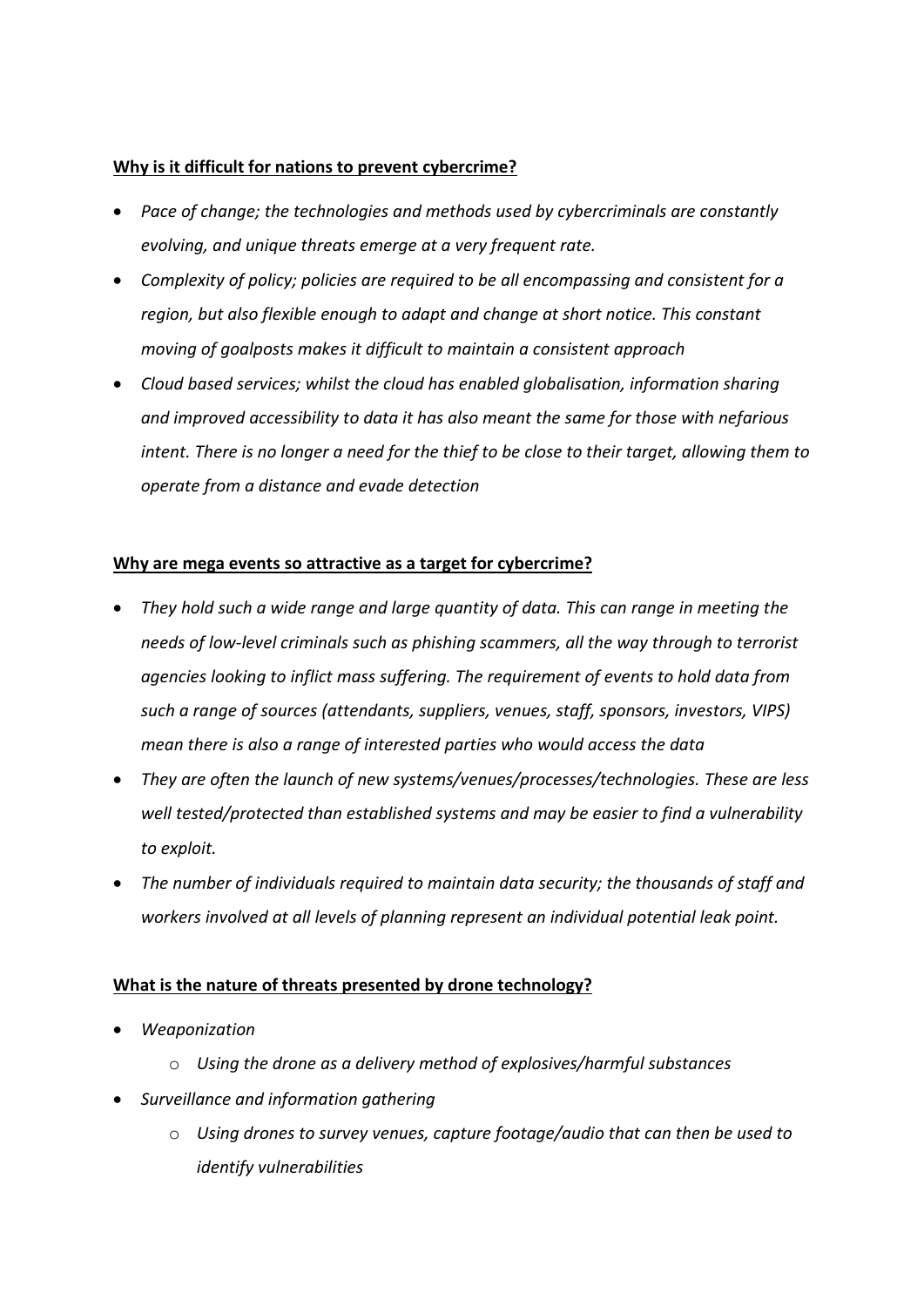- *Communications/Electrical interference*
	- o *Drones drop sensors/interference devices that could disable communications or security scanning systems*
- *Generating an environment of terror*
	- o *The very presence of a drone without explanation would be enough to instigate panic and fear in a mass crowd area*

## **What are the most important next steps for Qatar to secure the 2022 FIFA World Cup from cyber AND technological threats?**

- *Education: ensuring that organisers, staff and attendees are all fully educated in the risks posed by cybercriminals, and that this education informs their decision making and actions before the games*
- *Clarifying and enforcing a rigorous and thorough legal stance for both drone technology and data handling. Laws that go beyond recommendation need to be established and enforced at a consistent, nationwide level.*
- *Investing in a sustainable digital infrastructure. Ensuring Qatar has a fortified core for data and cybersecurity built upon expert advice, that is frequently reviewed and maintained with specialist input and updates. Research in the area needs to continue as a priority, as the cybercrime threat grows exponentially, so too should the defences.*

# **In a group imagine you are the team in charge of planning protocols for preventing the theft of data/intelligence relating to the event. Draw up a list of 5 'Golden Rules' you will be putting in place to secure the event technologically. Be specific when talking about actions you would take/technologies you would use.**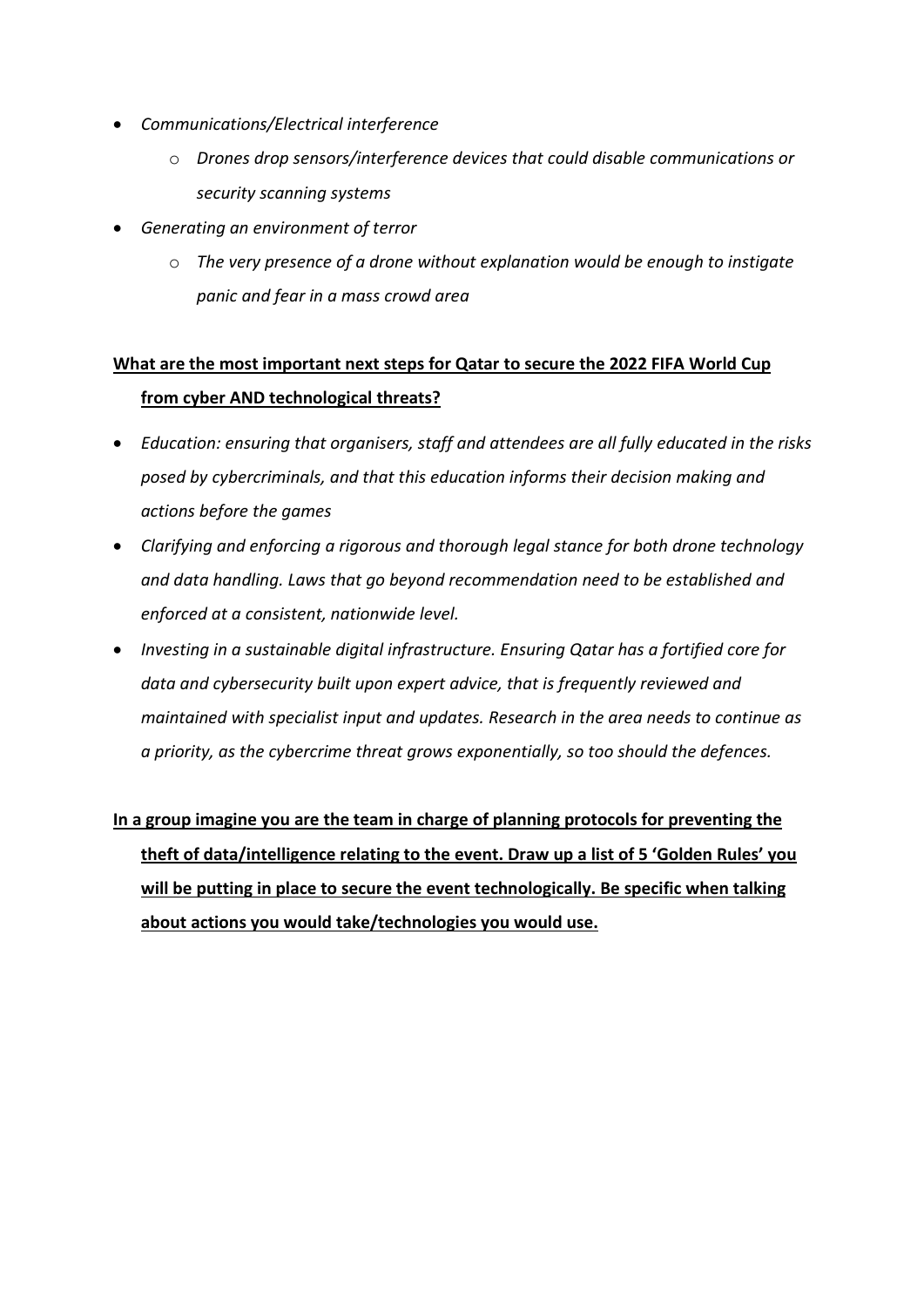## **Bibliography**

- Bieda, D., & Halawi, L. (2015). Cyberspace: A Venue for Terrorism. *Issues in Information Systems, 16*(3). Retrieved from <https://commons.erau.edu/publication/304>
- Comey J, Director of FBI, Addressing the Cyber Security Threat, Speech delivered to International Conference on Cyber Security, Fordham University New York City, New York January 7, 2015, Transcript available at [https://nsarchive.gwu.edu/sites/default/files/documents/5986971/National-](https://nsarchive.gwu.edu/sites/default/files/documents/5986971/National-Security-Archive-Department-of-Justice.pdf)[Security-Archive-Department-of-Justice.pdf](https://nsarchive.gwu.edu/sites/default/files/documents/5986971/National-Security-Archive-Department-of-Justice.pdf)
- Giulianotti R, Klauser F. Sport mega-events and 'terrorism': A critical analysis. International Review for the Sociology of Sport. 2012;47(3):307-323. doi:10.1177/1012690211433454
- Handelman, Don. 2016. "Prologue: Olympic surveillance as a prelude to securitization." In Bajc, Vida (ed.). Surveilling and securing the Olympics. London: Palgrave Macmillan: 5.
- Harjinder Singh Lallie, Lynsay A. Shepherd, Jason R.C. Nurse, Arnau Erola, Gregory Epiphaniou, Carsten Maple, Xavier Bellekens, Cyber security in the age of COVID-19: A timeline and analysis of cybercrime and cyberattacks during the pandemic, Computers & Security, Volume 105, 2021, 102248, ISSN 0167-4048, <https://doi.org/10.1016/j.cose.2021.102248>
- Higham E, Keane L, Ooijevaar M, Wilkinson D, New regulatory guidelines on the Qatar Personal Data Protection Law, Clyde & CO March 2021 [https://www.clydeco.com/en/insights/2021/03/new-regulatory-guidelines-on-the](https://www.clydeco.com/en/insights/2021/03/new-regulatory-guidelines-on-the-qatar-persona-1)[qatar-persona-1](https://www.clydeco.com/en/insights/2021/03/new-regulatory-guidelines-on-the-qatar-persona-1)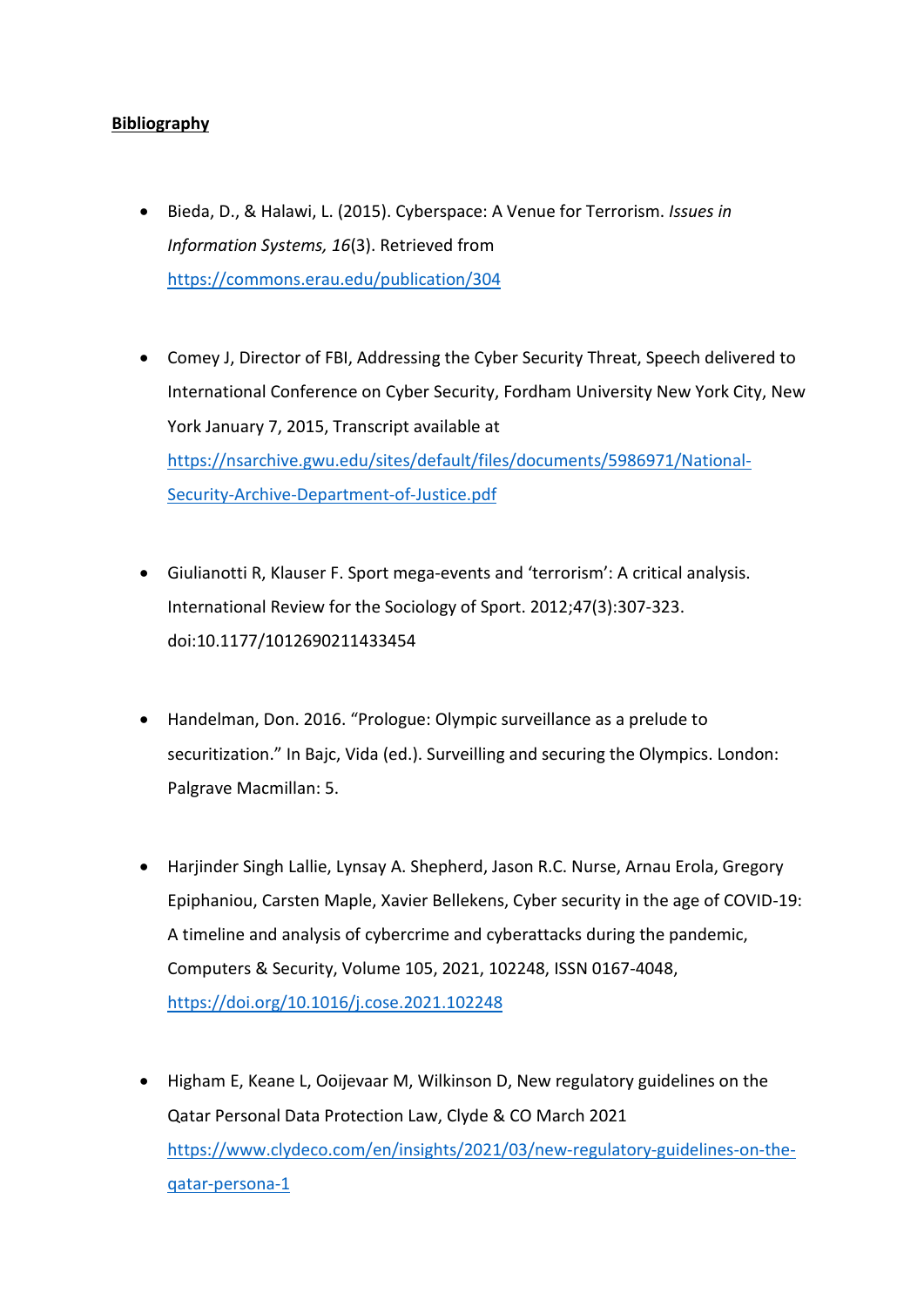- Kaufman L. M., "Data Security in the World of Cloud Computing," in IEEE Security & Privacy, vol. 7, no. 4, pp. 61-64, July-Aug. 2009, doi: 10.1109/MSP.2009.87.
- Lusardi R, Khaled A, Qatar Data Protection Guidelines: Update, The National Law Review, April 26 2021, K&L Gates, https://www.natlawreview.com/article/qatardata-protection-guidelines-update
- Matthew Ayamga, Selorm Akaba, Albert Apotele Nyaaba, Multifaceted applicability of drones: A review, Technological Forecasting and Social Change, Volume 167, 2021, 120677, ISSN 0040-1625[, https://doi.org/10.1016/j.techfore.2021.120677](https://doi.org/10.1016/j.techfore.2021.120677)
- Ormsby A (2010) London Olympics 'unavoidably attractive' for cyber-attacks. Reuters, 25 November, available at: http://uk.reuters.com/article/idUKTRE6AO2QY20101125 .
- Owens J, Project Manager Cloud, Cyber Security and Information Security, Interviewed by Protect and Prepare Ltd.
- Pledger T, THE ROLE OF DRONES IN FUTURE TERRORIST ATTACKS, Association of the United States Army, February 202[1 https://www.ausa.org/publications/role-drones](https://www.ausa.org/publications/role-drones-future-terrorist-attacks)[future-terrorist-attacks](https://www.ausa.org/publications/role-drones-future-terrorist-attacks)
- Polak-Rottmann, Sebastian. (2020). Security for the Tokyo Olympics. 10.4324/9781003033905-32.
- Scoular M, Protect and Prepare Ltd. Interviewed 23/10/2021